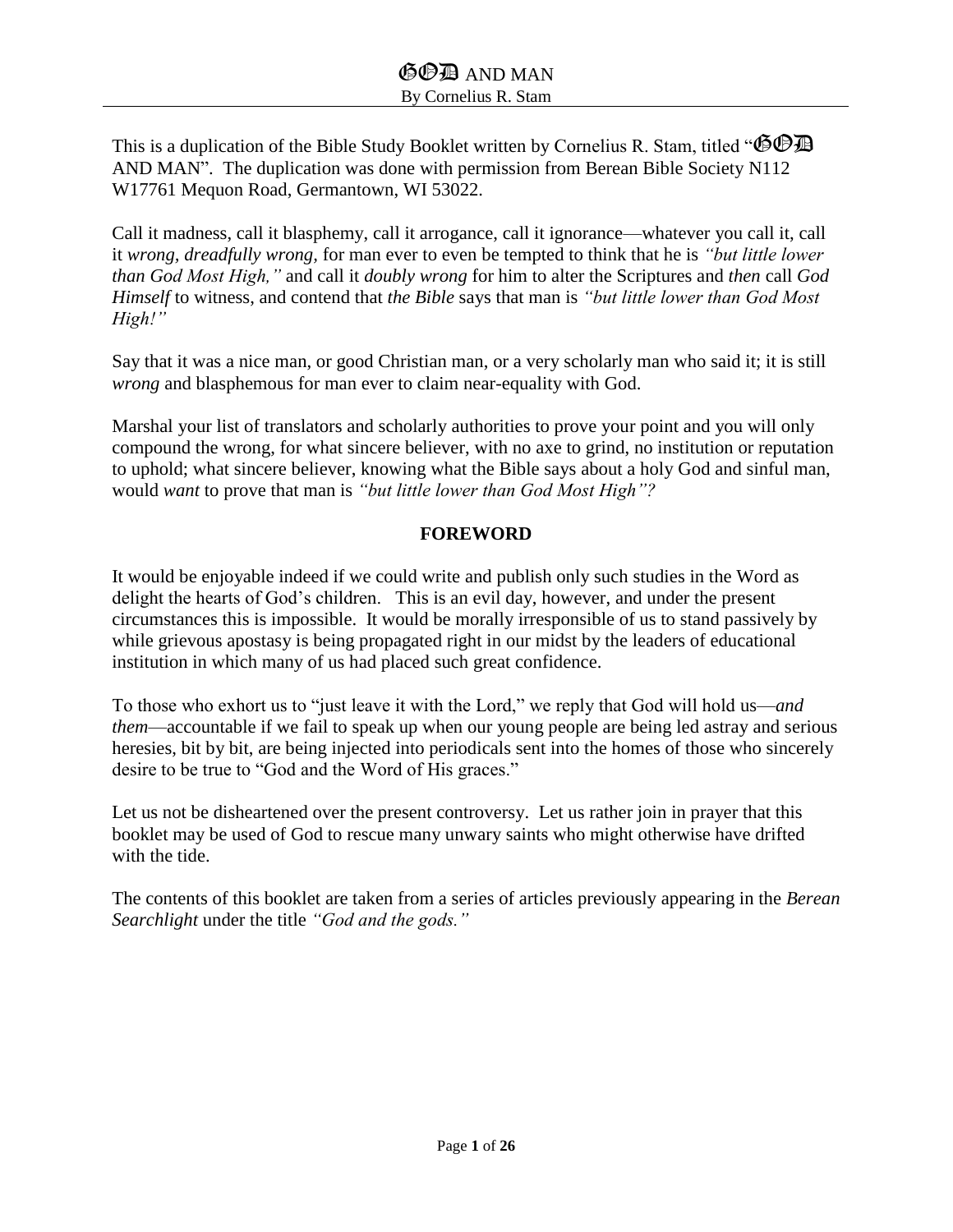- 1. Christian education must, to be true to its name, honor the intellect of man. It must honor his reason, it must honor his critical powers, it must honor his ability to gain amazing insights and explore the frontiers of human knowledge and experience,…
- 2. ...it must honor his ability to subdue the creation and have dominion over it–so far that he can control the forces of the universe to allow a journey to the moon and return safely. Man is, in Eric Sauer's language, "The King of the Earth." But if Christian education is to be *Christian* it can only in the end view man's intellect, memory, judgment, and insight as the lowly slave of Jesus Christ who is its glorious creator, its eternal redeemer, and its rightful Sovereign and Lord.
- 3. David in Psalm 8 saw the glory of man. In answer to his query "What is man that thou are mindful of him," he answered,
- 4. Thou hast made him but little lower than God Most High! And crownest him with glory and honor. Thou makest him to have dominion over the works of thy hands; Thou hast put all things under his feet: All sheep and oxen, Yea, and the beasts of the field; The birds of the heavens, and the fish of the sea, Whatsoever passeth through the paths of the seas.

# **God and Man**

## **NEARLY EQUAL?**

If I should say to you that man is *but little lower than God Most High,* how would you respond?

Would you agree that this is so? Would you respond that there is *some* truth in the statement? Or, would you label it rank blasphemy?

If you are part of the so-called "grace movement," your answer is particularly important, for this doctrine, that man is *"but little lower than God Most High,"* is being propagated at *Grace Bible College*, Wyoming, Michigan, and this is but "the tip of the iceberg."

Above, we have reproduced the opening words of an address by Professor Dale S. DeWitt of *Grace Bible College*, delivered on February 24, 1969, and then published in September issue of GBC's COMMENT. We have numbered and underlined these opening paragraphs above so as to facilitate *our* comments about them.

## **THE INTELLECT OF MAN**

Says Professor DeWitt (See No. 1, above): "Christian education must, to be true to its name, honor the intellect of man." *Christian* education must honor *the intellect of man* to be true to its name?! What, then, is this we read in the Word of God about unregenerate man and his intellect?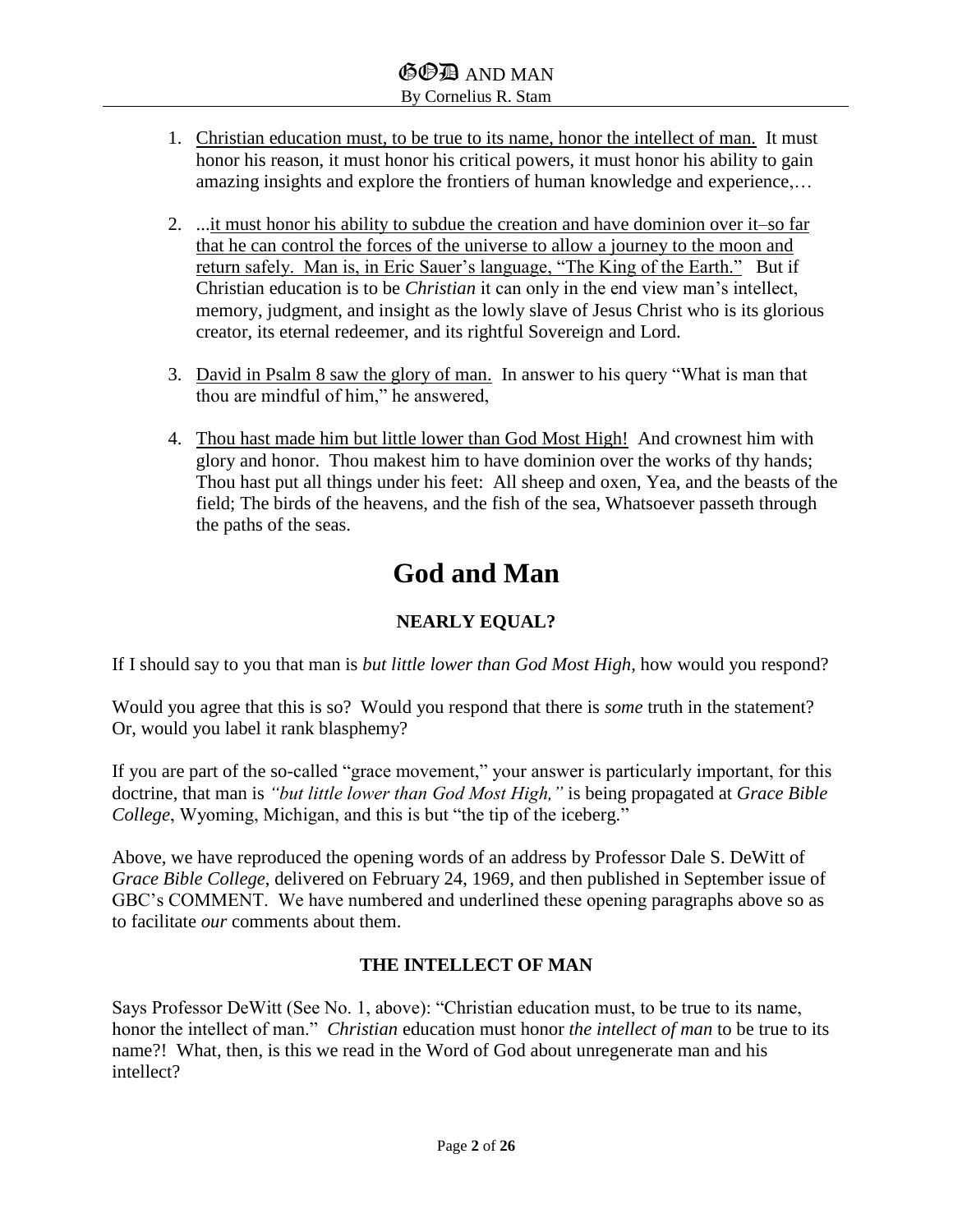## **"…when they knew God, THEY GLORIFIED HIM NOT AS GOD, neither were thankful; but became vain in their imaginations, AND THEIR FOOLISH HEART WAS DARKENED.**

**"PROFESSING THEMSELVES TO BE WISE, THEY BECAME FOOLS" (Rom. 1:21, 22).**

**"…the god of this world [age] hath BLINDED THE MINDS of them which believe not…" (II Cor. 4:4)**

**"…walk not as other Gentiles walk, in THE VANITY OF THEIR MIND,**

## **"HAVING THE UNDERSTANDING DARKENED, being alienated from the life of God through THE IGNORANCE THAT IS IN THEM, because of THE BLINDNESS OF THEIR HEART" (Eph. 4:17, 18).**

We realize, of course, that only man of all God's creatures, can utter spoken words, write books, plan projects. Only man has the capacity for compassion, love and hope. This is because he was created in the image of God, and this image has never been effaced—but it *has* been *defaced* and degraded. With the fall man's body, heart and mind became corrupted and depraved. This is what many "intellectuals" find it impossible to concede.

## **MAN'S "CONTROL" OVER THE UNIVERSE**

Professor DeWitt goes on to say (See No. 2) that Christian education "must honor his [man's] ability to subdue the creation and have dominion over it—so far that he can control the forces of the universe to allow a journey to the moon and return safely."

*"He can control the forces of the universe!"* Think of it!

Years ago this writer found himself stranded on the only train going north in the midst of a frightening Mississippi River flood. Barns, silos, garages and even homes went drifting by. Besides such floating objects there was only a vast expanse of water surrounding us on all sides. The hearts of all aboard were filled with fear. A few days later, in St. Louis, newspapers carried headlines reading: *"FLOOD TAMED!"* Tamed, indeed! Just because God had not permitted the rains to continue falling still longer, just because He had not permitted the mighty river to overflow *more* of its embankments, just because *some* of the sandbags had held and the water was finally receding, man had now "tamed" the flood! Such is the conceit of the human heart.

But is it any less presumptuous of man to boast that *he* can "control the forces of the universe" to allow a journey to the moon and a safe return? It is sobering to contemplate how many things might easily have gone wrong in our astronauts' journeys to the moon had not God, for His own sovereign reasons, permitted their success. But apart from this, shall man boast if, by God's grace, his brain functions well enough to permit him to plan difficult technical exploits? Could man construct a brain, much less create a mind? Should he not, then, humbly thank God, and acknowledge Him as his gracious Benefactor in every step that he takes?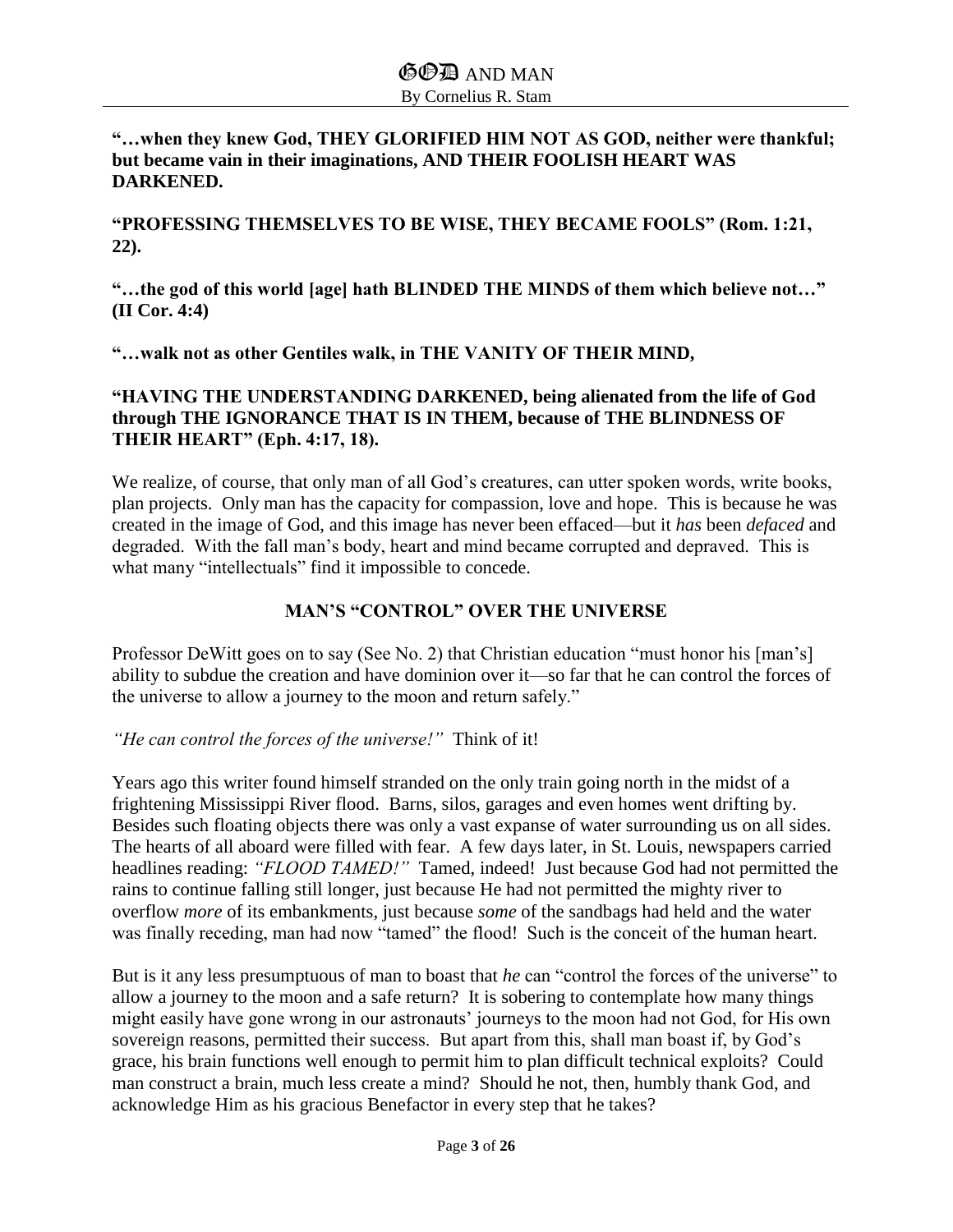Technology can become perplexingly involved, but even so it is one of the more superficial aspects of human knowledge. A man may be "intellectual" enough to work out the most difficult mathematical equations, yet not know how to get along with others. He may plan journeys to the moon, preparing carefully for all eventualities, yet fail to recognize the uncertainty of life or the grave necessity of considering what will eventually become of him.

Intellectualism is by no means to be equated with common sense, much less with spiritual insight. The ancient Egyptians were learned men (See Acts 7:22). They built the amazing pyramids, demonstrating their advanced knowledge of both engineering and astronomy. They also held secrets about embalming that we, after 3500 years, have not been able to penetrate. Yet they were blind, superstitious heathen, without God and without hope.

## **THE "GLORY" OF MAN**

But in pressing his claim for "the glory of man," Professor DeWitt not only mistranslates and misinterprets Psalm 8; he enters the sphere of blasphemy when he declares (nos. 3, 4) that "David in Psalm 8 saw the glory of man," and then makes Verse 5 to read: "Thou has made him *but little lower than God Most High!"* (Our italics). This perversion of the text is even worse than the infamous RSV rendering:<sup>1</sup> *"Yet thou hast made him little less than God."*

Our *Authorized Version*, of course, reads: "For Thou hast made him a little<sup>2</sup> lower *than the angels."* This makes sense and is unquestionably correct, but DeWitt adopts the completely unacceptable rendering that man is *"but little lower than God Most High."* That this rendering is incorrect as well as blasphemous is proven by abundant evidence.

## **BUT LITTLE LOWER THAN GOD MOST HIGH?**

First, just stop and *think*. Contemplate the wonders of this vast universe and then ask yourself if it is not sheer nonsense as well as consummate pride for man to boast that he is "but little lower than God Most High."

Second, if man is "but little lower than God Most High," why should we worship Him? Does one prostrate himself in worship before one who is but little greater than he? Why should I be His "lowly slave," as DeWitt suggests, if I am "but little lower" than He?

But we have further evidence from Scriptures themselves that there is no basis whatever for this alternation of Psalm 8:5 by DeWitt, inserted into his article without explanation. It will be argued, of course, that the word for "angels" in Psalm 8:5 is *elohim*, the same word translated God in so many Old Testament passages. True, but this word is used to emphasize the *plurality* of His being, since God is a Trinity. The word *elohim* is also used of the angels, as God's *agents*  or *representatives*. In the Psalms alone the angels are called *elohim*, or gods, at least 11 times.

l <sup>1</sup> See the writer's work: *The Revised Standard Version—Can we Trust It?*

 $2$  I.e., "for a little while."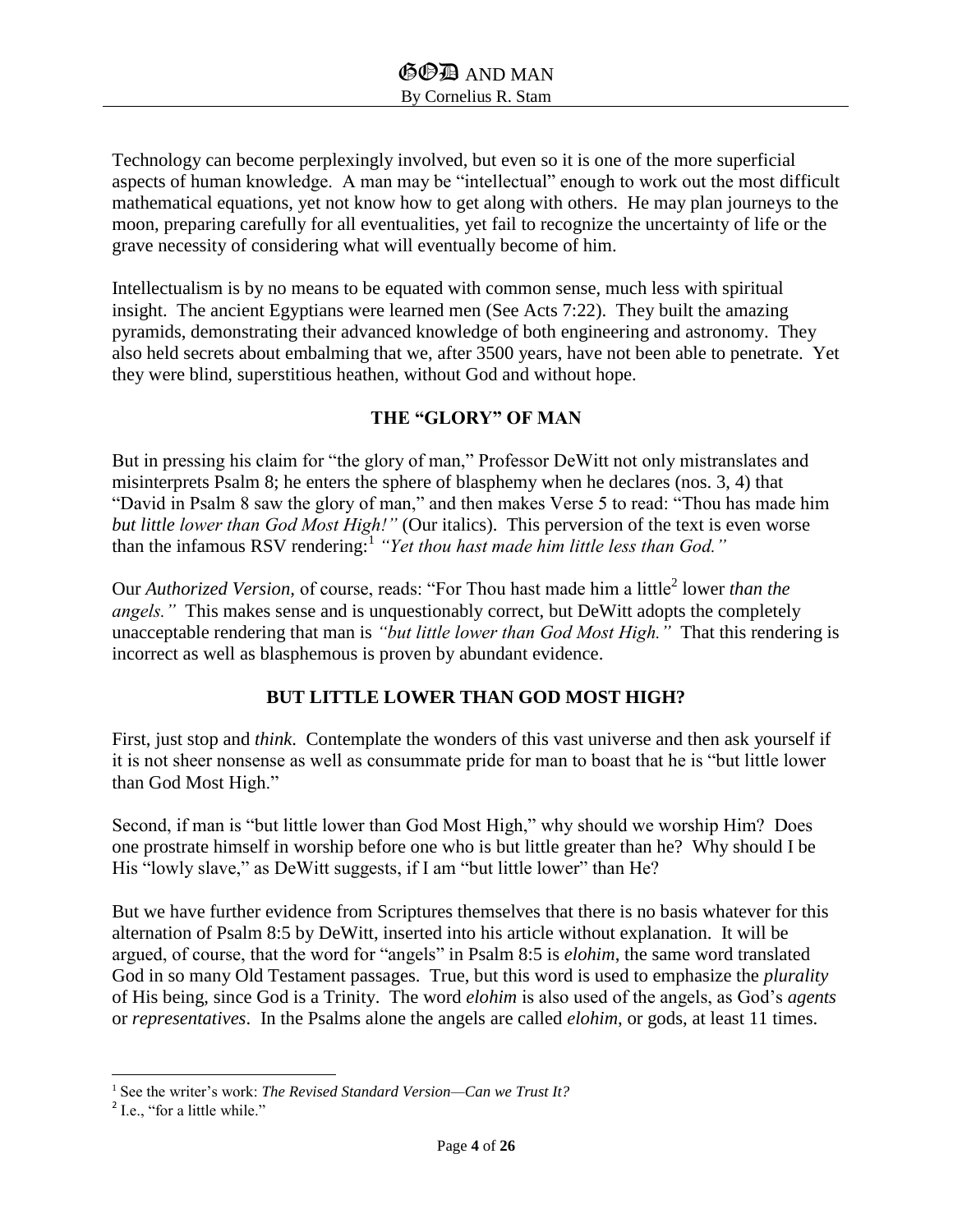In Psalm 82:6, 7 God says of the fallen angels: "*I have said, Ye are gods [elohim]; and all of you are children of the Most High, but ye shall die like men…."*

That the word *elohim*, in Psalm 8:5, refers to angels and *not* to "God Most High," is clearly established by the Holy Spirit's own quotation from the Psalm in Hebrews 2. Heb. 2:5 makes it clear that Psalm 2 does not, as DeWitt indicates, *proclaim* the *present* glory of *man*, but *predicts* the *future* glory of *redeemed* man. Read the passage carefully:

## **"For unto the angels hath He not put into subjection the world TO COME, whereof WE speak."**

It is because of sin that man has been made for a little while "lower than the angels" (Heb. 2:7), and it is because of sin that Christ was made for a little while "lower than the angels," that by His death He might redeem those who would believe.

It should be carefully observed that in the quotation by Paul here in Hebrews 2, the original word is *angellos*, angels, indicating beyond the shadow of a doubt that the word *elohim*, in Psalm 8, refers *not* to "God Most High," but to the angels.

In making man in his present fallen condition "king of the earth," DeWitt overlooks the fact that God in His grace will one day place a company of redeemed sinners, with Christ as their head, not only over the earth, but over the heavens too, so as to still "the enemy and the avenger," who once boasted, "I will be like the most High" (Heb. 2:8; cf. Isa. 14:12-14).

That Psalm 8 is a *prophecy* of the *future* rule of *redeemed* men over God's creation, rather than a declaration of *man's present* rulership, is further emphasized in Heb. 2:8, 9, where the apostle, commenting on this very Psalm, says:

## **"…but now we see NOT YET all things put under him.**

## **"BUT WE SEE JESUS, who was made a little lower than the angels for the suffering of death, CROWNED WITH GLORY AND HONOR, that He by the grace of God should taste death for every man."**

How unscriptural and wrong, then, to proclaim "the glory of man" and to contend that he is now "king of the earth" and that he can "control the forces of the universe," except in the most limited way by the permission and help of God Himself!

*"The glory of man!"* The phrase brings to mind what this very same Psalmist, David, says by divine inspiration about man's present "glory":

## **"As a flower of the field, so he flourisheth, for the wind passeth over it, and it is gone…" (Psa. 103:15, 16).**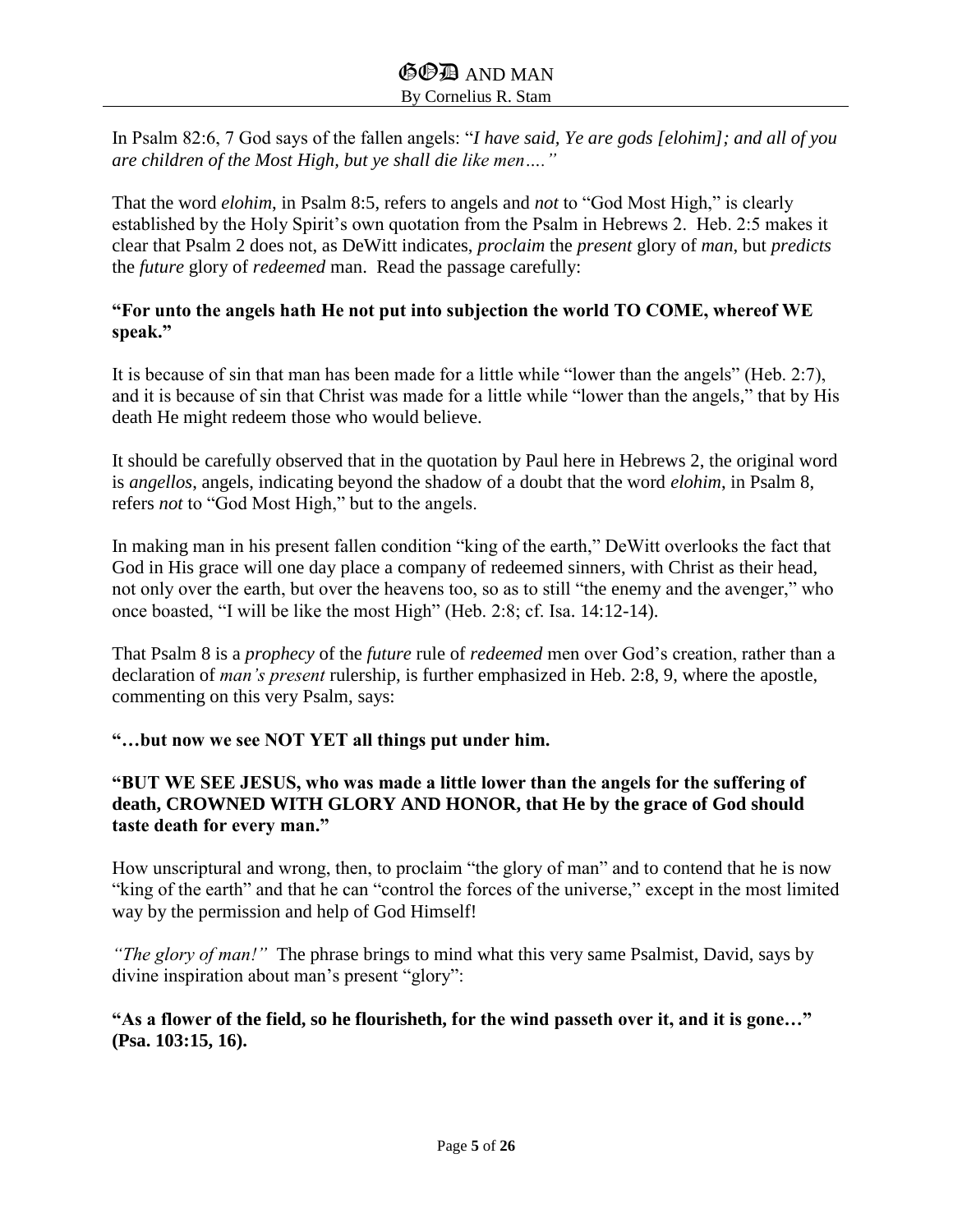The Apostle Peter, also by divine inspiration, quotes and interprets this passage simply, thus:

#### **"For all flesh is as grass, and ALL THE GLORY OF MAN AS THE FLOWER OF GRASS. THE GRASS WITHERETH, AND THE FLOWER THEREOF FALLETH AWAY" (Pet. 1:24).**

Finally, even a simple reading of Psalm 8 itself will reveal that Jehovah's name "excels"<sup>3</sup> "in all *the earth"* and that *His glory* is set *"above the heavens"* (Ver. 1). What is this talk, then, about *"the glory of man"* and about man's being *"but little lower than God Most High"?*

#### **SECULAR EDUCATION AND "THE HISTORY BEHIND THE BIBLE"**

We have not extracted some isolated passage from the article in COMMENT. Throughout Professor DeWitt expresses this exaggerated regard for the intellect of unregenerate man. Below are some other passages from this article:

"This stretching, this growth, this expansion, this enlargement of the mind is *education*. It is gained, as Newman observes, only by pursuing the widest range of subjects and fields of knowledge…."

"Yet it is precisely his [man's] *mind* that needs *enlargement* through a wide and broad study of the arts and sciences in order to enable him to completely engage in his profession."

"But the Christian thinker, to honor the Lordship of Christ, must at some junction turn to the Scriptures for the Divine contribution to knowledge…."

Note carefully the phrases "at some junction" and "Divine contribution," in this last quotation. Do not Proverbs 9:10 and a hundred other Scripture passages indicate that the Word of God is the very *foundation* of the believer's knowledge and understanding?

How can such phrases as "the lowly slave of Jesus Christ" and "the Lordship of Christ," in the article, have much weight or meaning when man is thus exalted to a position "but little lower than God Most High"? Have not apostates long been known to sprinkle their heresies with humble phraseology? And what is the significance of an emphasis on dispensational distinctions when God Himself is thus belittled?

 $\overline{\phantom{a}}$ <sup>3</sup> "How excellent," lit., "How it excels!"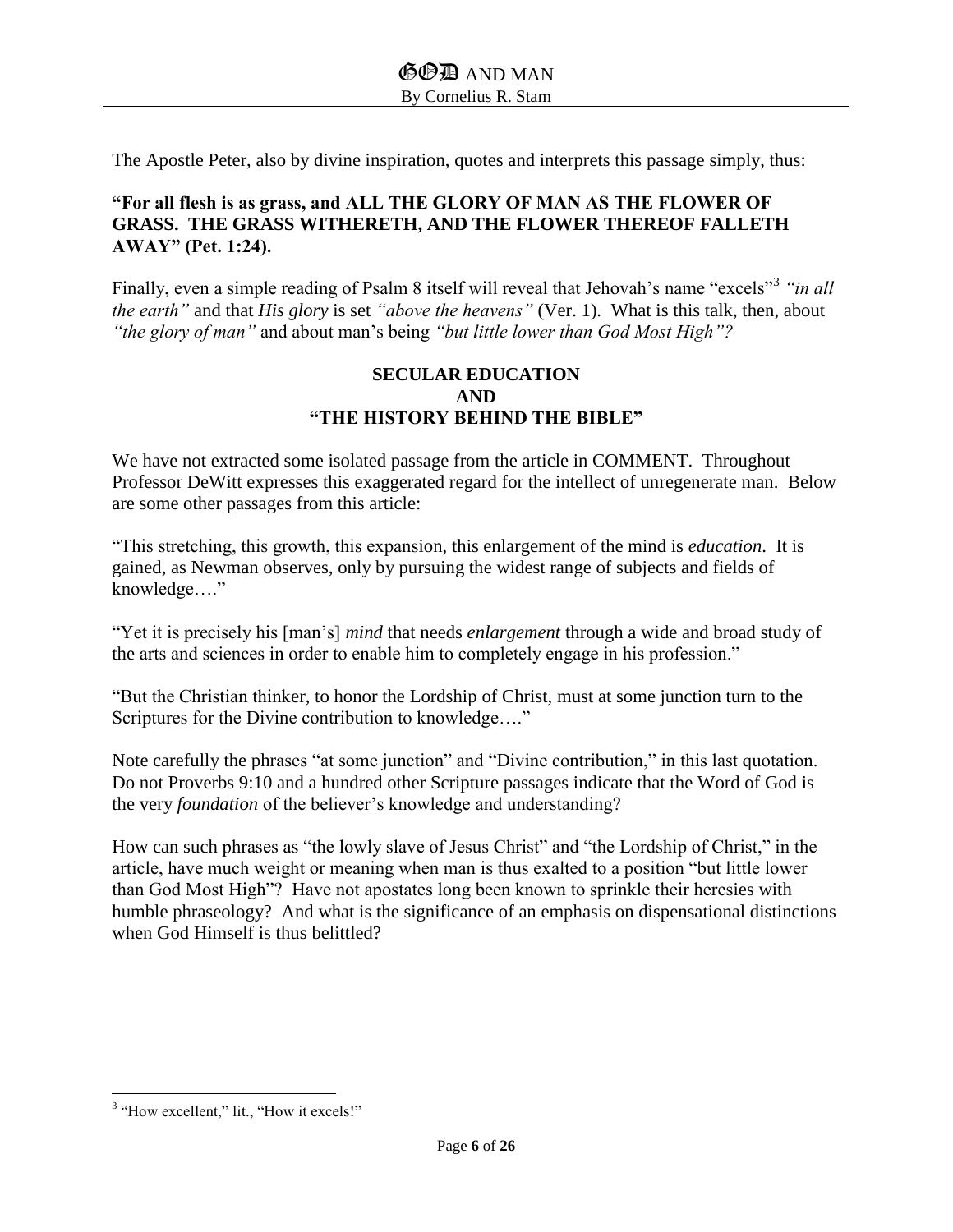Professor DeWitt's thinking as expressed in the COMMENT article is by no means some small mistake that has crept in. It is an expression of his general viewpoint on the subject of God and man. In an article on "Dispensational Truth," in the August-September, 1969, issue of TRUTH, he states:

"For example, one cannot understand the Pharisees, the Synagogue, the Rabbis of Judaism, the Politarchs of Thessalonica, the town meeting of Ephesus, the centurion of Galilee, etc., etc., unless something of *the history behind the Bible* is known." (Our italics.)

This of course, was the argument of the so-called "higher criticism," the handmaid of modernism, years ago. When the higher critics got through examining the Bible in light of "the latest historical research," they "discovered" that Moses did not write the Pentateuch, that Daniel did not write the prophecy attributed to him, and that much of the Bible was not to be trusted. Soon they learned that Christ was not born of a virgin, that He made many mistakes, wrought no miracles, was not raised from the dead, etc. It was then that able men of God like Sir Robert Anderson of Scotland Yard wrote *"Daniel in the Critics' Den," "The Bible and Modern Criticism"* and *"Pseudocriticism,"* and Bettex and other spiritual and intellectual giants also rose to expose the folly of higher critics.

But one does not need to be an Anderson or a Bettex to see the blunders that lie at the very foundation of DeWitt's views as stated above.

- 1. Ancient secular historians, in writing about the Pharisees, the synagogues, the rabbis, etc., were as naturally prejudiced and as liable to err as later American and British historians in writing about the Revolutionary times. Hence secular history, whether ancient or modern cannot be implicitly trusted. It is tainted, as are all human endeavors, with failure.
- 2. The argument that to understand the Bible we must first become familiar with "the history behind the Bible," negates the very quality of the Bible as the written Word of God, *the truth*, through which sinners may be saved and saints may find needed light to guide their way. In this case finite, failing man no longer has an authoritative Voice to turn to in his need.
- 3. We will never in this life know *all* about the Pharisees, the synagogue, etc. Thus, while secular history relating to Bible times may indeed prove interesting, the Bible tells us *all we need to know* about them: *"That the man of God may be perfect (*Lit., *complete), thoroughly furnished unto all good works"* (II Tim. 3:17).

Our Lord did not say to the *believers* of His day: "Ye do err, not knowing *the historical background* of the Scriptures." Rather He said to the *un*believers, the apostate religious leaders: "Ye do err, *not knowing THE SCRIPTURES*, nor the power of God" (Matt. 22:29).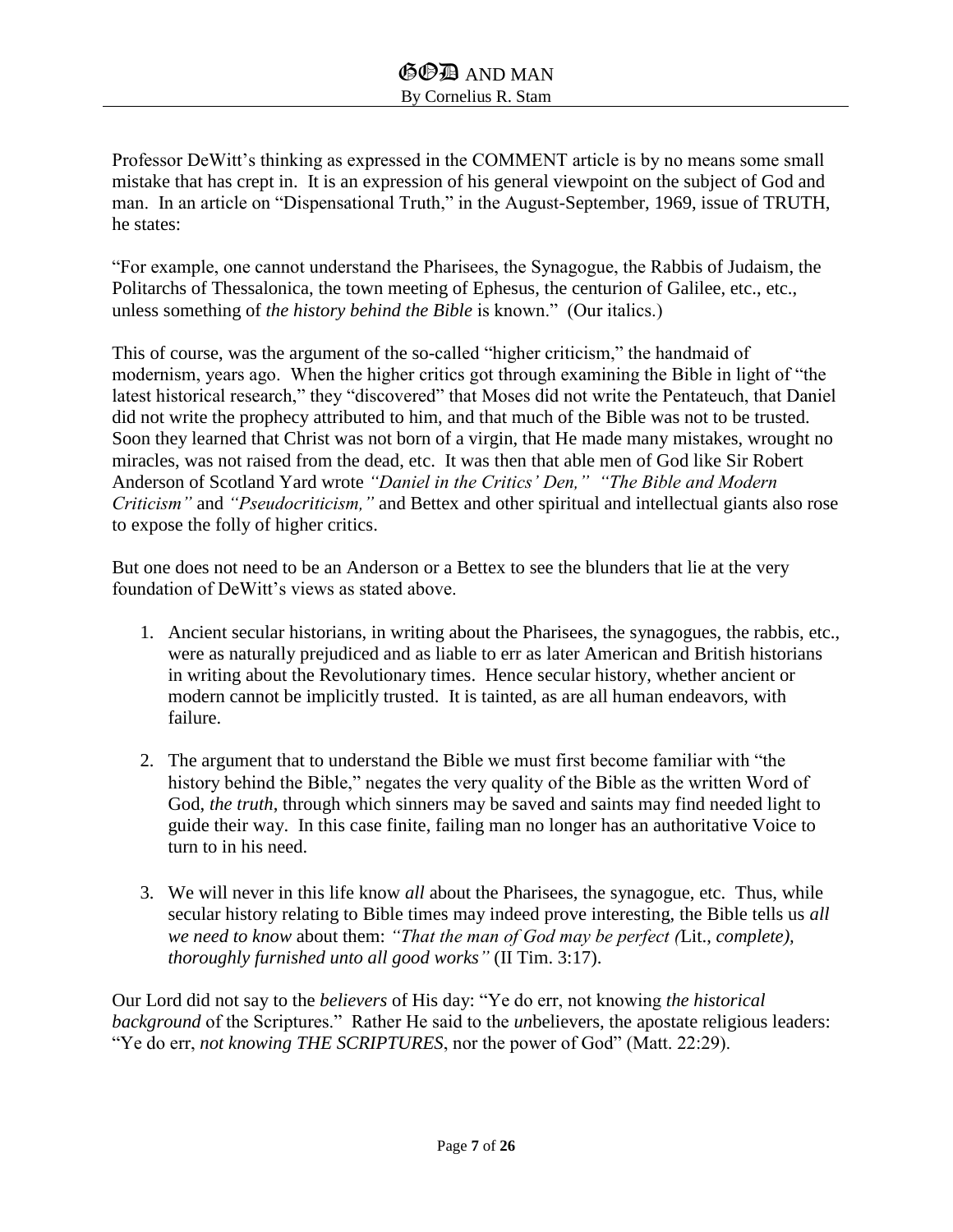Sir Robert Anderson made an important observation regarding the higher critics' policy of interpreting the Bible in the light of "modern research," when he said:

"People are led to suppose that the Higher Criticism is the outcome of an honest inquiry after truth. But the history of the movement as written by the critics themselves explodes such a delusion. Of Eichhorn, 'the founder of modern Old Testament criticism,' Professor Cheyne<sup>4</sup> writes that 'it was his hope to contribute to the winning back of the educated classes to religion,"<sup>5</sup> Is not this exactly what the neo-evangelicals are attempting to do by their overemphasis on secular knowledge?<sup>6</sup>

Do not suppose that DeWitt's views are not shared by other leaders at *Grace Bible College*. Dr. John T. Dean, president of GBC at this writing, has already had much to say about "academic freedom," about "the importance of *all* knowledge," and about "God's *two* revelations, nature and the Bible," thus robbing the Bible of its unique quality as the Word of God to man and unwittingly giving the impression that the study of science might be almost as important as the study of the Scriptures. Indeed, in the July-August, 1964, issue of TRUTH, he quoted Bernard Ramm with approval as to Bible study:

"A student who has by-passed the liberal arts, and who therefore has by-passed *a real education* (our italics), simply does not have the intellectual lung power to drive in very deeply."

Thus "wisdom of this world" is exalted and "the wisdom that is from above" dethroned. Thus the power of the Spirit of God to lead into all *truth* is discounted. Certainly this philosophy denies the scriptural fact that "the deep things of God" *cannot* be understood by "the natural man," but *ONLY* by those who have been regenerated by the Holy Spirit, since these things are spiritually discerned" (I Cor. 2:9, 10, 11, 14).

Further, this exaltation of the human intellect contradicts our Lord's words of thanksgiving:

## **"I thank Thee, O Father, Lord of heaven and earth, that Thou hast HID these things from the wise and prudent and has revealed them unto babes" (Luke 10:21).**

Certainly it fails to take into consideration *the reason why* the vast majority of the world's scholars *do not* understand the deep things of God; that "God hath *chosen* the foolish things of the world to confound the wise…*that no flesh should glory [boast] in His presence*" (I Cor. 1:27-29).

It fails, too, to accept the wise counsel of God: *"Let no man deceive himself. If any man among you seemeth to be wise in this world, let him become [take the place of] a fool, that he may be wise"* (I Cor. 3:18).

 $\overline{\phantom{a}}$ 

<sup>4</sup> Another higher critic. 5 *The Bible and Modern Criticism*, P. 39.

<sup>6</sup> See the writer's book, *The Present Peril*, Pp. 27, 64-66.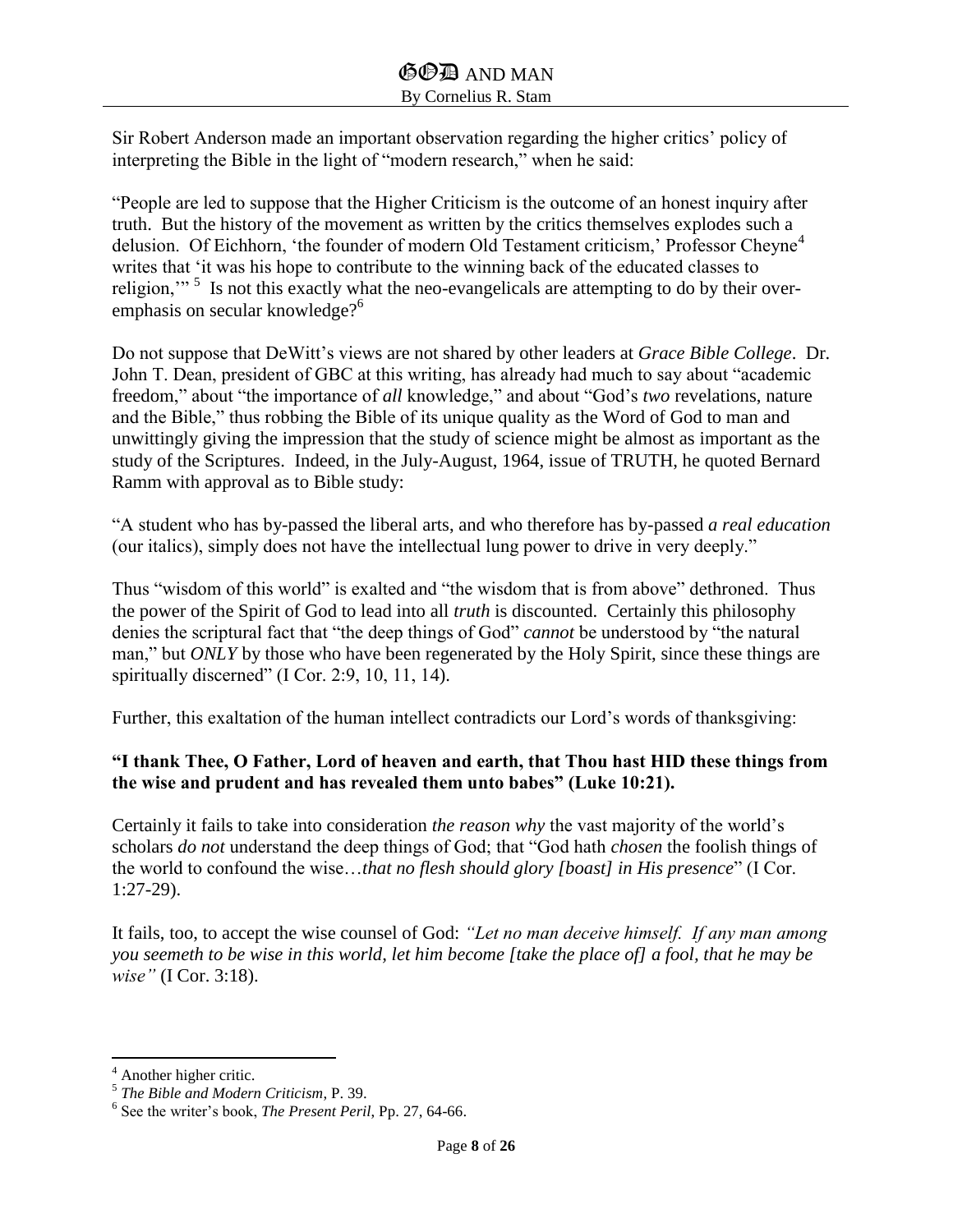If this be construed to mean that we are "opposed to education," so be it. Our contention is simply that "the fear of the Lord is the *beginning* of wisdom."

In the same book from which Dr. Dean quotes the above, Dr. Ramm compares the "authority" of science with that of the Bible. "True," he says, "we may believe *some* of the Bible 'in spite of' science, but certainly the situation would change if we believed *all* of the Bible in spite of science."<sup>7</sup> According to this statement, the authority of the Bible is not final and absolute.

In the light of the above it is not strange that Dr. Dean should teach, as he does in the May, 1969, issue of COMMENT, that "the Christian college…must recognize the importance of *all* knowledge<sup>38</sup> and that "the truth of God" may be found even in the heart of a pagan.

Evidently Dr. Dean forgot that a disillusioned Solomon after searching for *all* knowledge, in all its varied realms, cried "Vanity!" and came to this important conclusion:

**"Let us hear the conclusion of the whole matter: Fear God, and keep His commandments, for this is the whole duty of man.**

**"For God shall bring every work into judgment, with every secret thing, whether it be good, or whether it be evil" (Eccl. 12:13, 14).**

With the revelation committed to Paul, of course, we enter into more glorious truths and come to a more glorious conclusion: truths about the believer's position and blessings in Christ and the conclusion that these are what we should appropriate and enjoy. Thus the apostle earnestly prays for the saints:

**"That the God of our Lord Jesus Christ, the Father of glory, may give unto you the spirit of wisdom and revelation in the knowledge of Him:** 

**"The eyes of your understanding being enlightened, that ye may know what is the hope of His calling, and what the riches of the glory of His inheritance in the saints,**

**"And what is the exceeding greatness of his power to us-ward who believe, according to the working of his mighty power" (Eph. 1:17-10).**

The leaders of *Grace Bible College* do not deny all this, but they neutralize it by their emphasis on human intellectualism, and this emphasis has already led them far afield even where the majesty of God and the authority of the Holy Scriptures are concerned. DeWitt's article in COMMENT is opened with an affront to Almighty God by the exaltation of man to a level only a little lower than God Himself, and the rest of the article continues further with this illegitimate exaltation of man and his intellect.

 7 *The Christian View of Science and Scripture*, P. 29.

<sup>&</sup>lt;sup>8</sup> Presumably including that contained in the vile sex novels of our day, which GBC leaders believe should be assigned to college young people to prepare them for what lies ahead.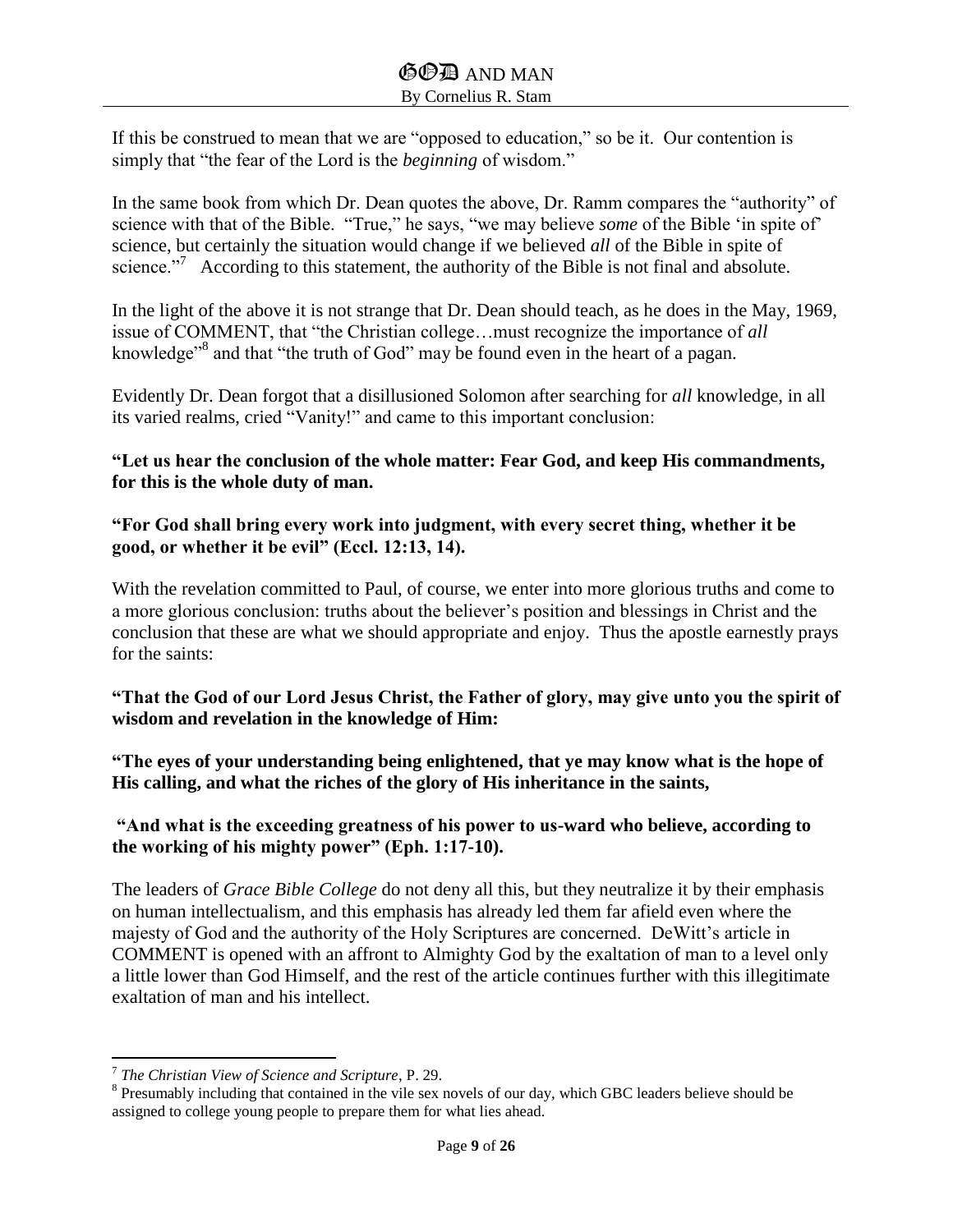## **HOW FAR DO YOU WANT THEM TO GO?**

To all those who truly love the Word of God and the message of grace, but continue to defend *Grace Bible College* and its leaders because of personal involvements or because "this is the only school we have," or in the hope that there will still be a change, we ask: How far do you want them to go? How far will you accompany them down this apostate road to liberalism? Must they deny all the fundamentals of the Christian faith before you say, "This is enough"? Are their teachings the kind you want our younger generation to receive? Is this what you want to support with your finances?

Granted, some of the spiritually stronger students may *survive*, but these teachings surely will not help them, and then, some will *not* survive—maybe *your* children. Do you want our young people to be ruined spiritually by intellectual pride, infatuated with man's achievements and believing that man is "but little lower than God Most High"? Is it not rather your desire to see them develop strong in grace and grateful for a God-given insight into His truth, His plans and purposes?

Think this through well, for it is of the gravest importance. Think it through prayerfully and in the light of the infallible Word of God, for He will surely hold us responsible for the position we take as to the apostasy that is so rapidly engulfing our Christian institutions of learning.

## **GOD AND THE GODS**

Objective discussion, even debate, over the Word of God is wholesome and profitable. When, in the course of this discussion, therefore, we mention individual names for purposes of identification, we trust that no one will conclude that we hold ill-will toward anyone or intend any personal offense. The same holds in cases where we may state a conclusion with more emphasis than some readers may feel warranted. In such cases please stop and consider *the validity of the statement*, but do not assume that we are showing "an unkind spirit" toward anyone. We are just trying to "tell it like it is."

We have taken GBC's Prof. Dale DeWitt to task for statements made in an article in the Sept., 1969, issue of COMMENT, especially in its opening paragraphs.

We have seen that while stating that Christian education must "in the end view man's intellect, memory, judgment, and insight as the lowly slave of Jesus Christ," Prof. DeWitt seriously neutralized this statement by inordinate exaltation of man and his intellect in the very same passage.

We believe that Prof. DeWitt's estimate of man's greatness and glory can be taken apart piece by piece, and we intend to show how Scripturally bankrupt his notions are here, but what is, in our judgment, his most serious departure from fundamental truth is his effort to use the Word of God in Psa. 8:5 to confirm his opinion of man's greatness.

Stating that "David in Psalm 8 saw the glory of man," DeWitt has rendered Verse 5 thus: "Thou hast made him but little lower than God Most High!"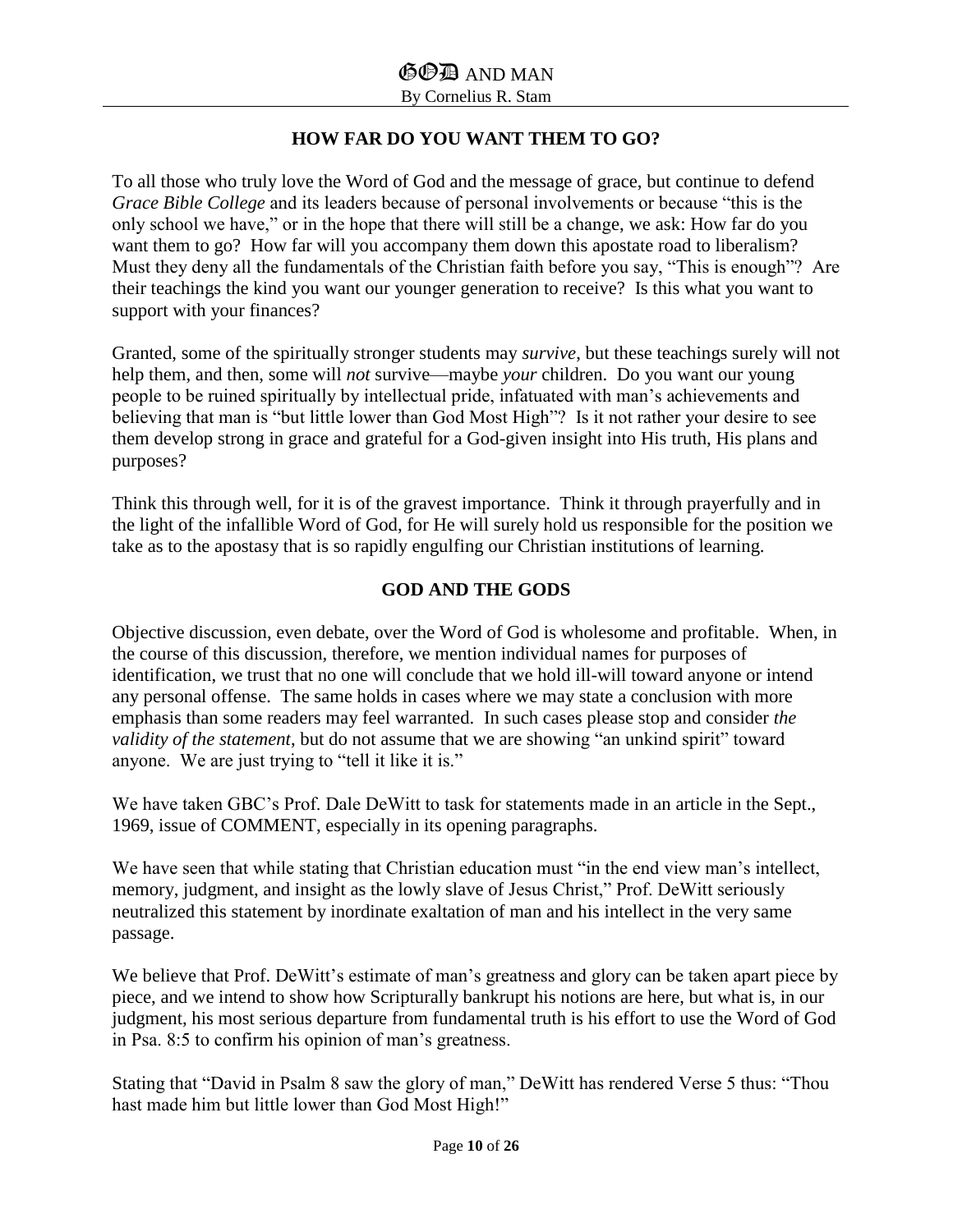We will presently deal further with DeWitt's rendering *as a translation*, but here it is our purpose to get just one basic point across.

If man is "but little lower than God," should he not fall only *barely* short of God's attributes; His righteousness, holiness, love, power, etc.? Yet here all is *contrast* rather than comparison. And if man is "but little lower than God," does it now follow that *God* is but *little greater* than *man?* And why, then, should we fall down before Him in worship? Horrible thought! Thus it always follows that when men glorify themselves they dishonor and belittle God.

You say that Prof. DeWitt was referring to man newly created, or to redeemed men of a future day? Then we reply that man never was, nor will he ever be "but little lower than God." But read DeWitt's statement again, in its context as quoted above, and there can be no mistaking the fact that he refers to man *now*, whether regenerate or unregenerate.

We could write a pleasant article, giving the impression that the issue here is merely a matter of translation, but make no mistake, this is not a minor matter. The issue is the exaltation of man and his intellect at *Grace Bible College* as in so many of our modern institutions of learning.

In the light of all the Scriptures and of all our observations it would be the greatest impropriety for *any* man *ever* to declare that "man is but little lower than God Most High."

Argue that the person who made this claim *also* pointed out how benighted and wicked man's heart *can be*,<sup>9</sup> but this does not justify a declaration, and indeed an argument, from the pen of a mortal man, that man is "but little lower than God Most High."

Intellectually,<sup>10</sup> as well as morally and spiritually, man is so far *below* God that there is little comparison; it is almost all *contrast*.

You ask: But what if Psa. 8:5 actually *does* say *in the original* that man is "but little lower than God"? Well, it doesn't, but for now just use your God-given intellect, even with all its limitations, and especially use your "renewed mind," and ask yourself whether it is not a grave error to hold that man is only a little lower than God.

Both Scripturally and logically, we hold that Prof. DeWitt is in serious error in proclaiming man's near-equality with God, and it is our sincere prayer that the dear young people at *Grace Bible College* and the readers of GBC publications may not be led into Satan's snare: the exaltation of man and its inherent dishonor to God,  $11$  who says: *"I am the Lord...My glory will I not give to another"* (Isa. 42:8).

 $\overline{\phantom{a}}$  $9$ <sup>9</sup> This inconsistency is characteristic of many neo-evangelical and liberal scholars.

<sup>&</sup>lt;sup>10</sup> This was the area of DeWitt's article.

 $11$  See here, Isa. 14:14, 15, cf., I Tim. 3:6; Jas. 4:6.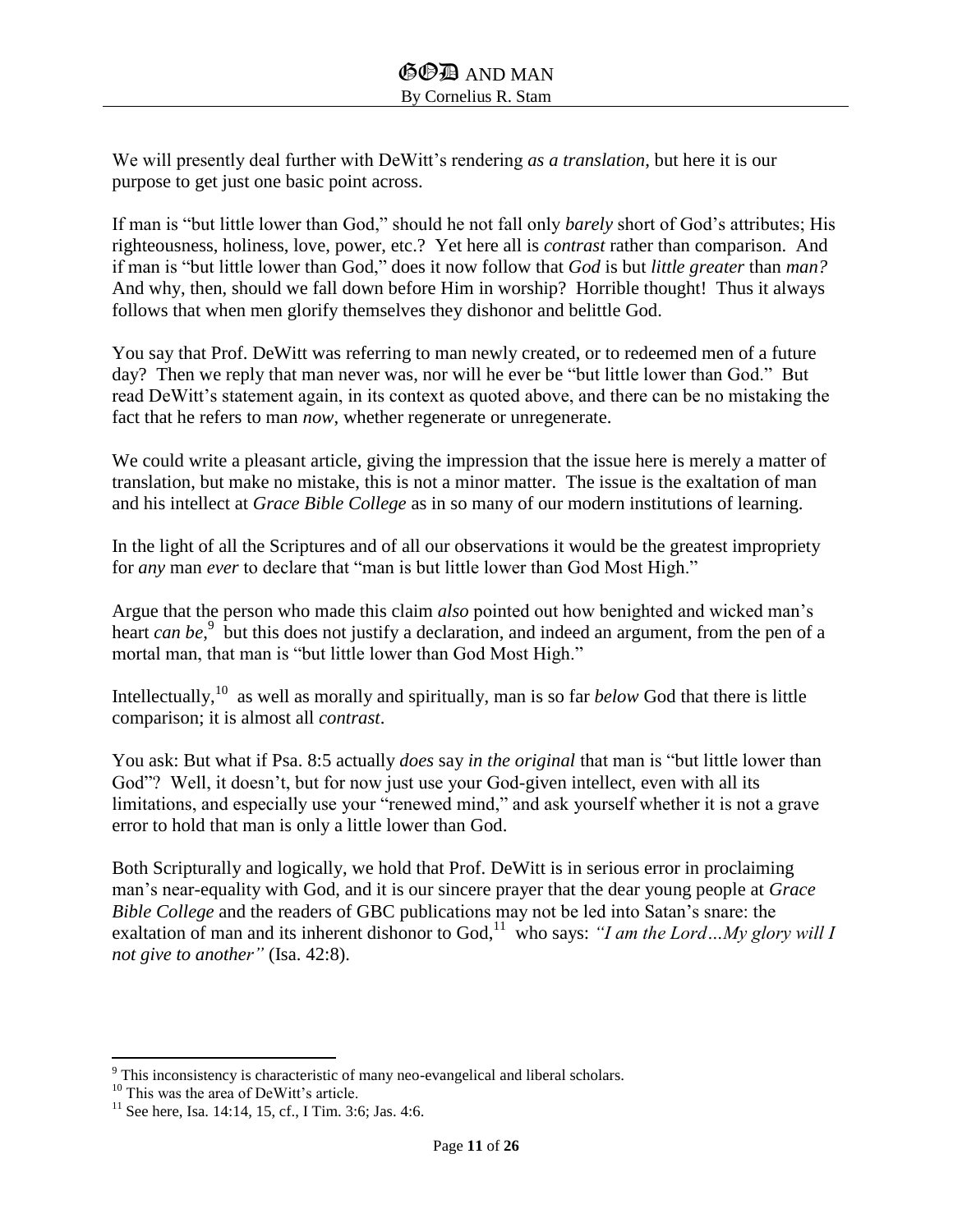## **THE BASIC ISSUE**

In order that our readers may get a clear picture of the basic issue involved in the present controversy over "God and the gods" (and so over *Grace Bible College*), we quote Psa. 8:5 here (1) as found in the *Authorized Version* and (2) as rendered by GBC's Prof. Dale DeWitt in the Sept., 1969, issue of the school's periodical, COMMENT:

#### **THE AUTHORIZED VERSION**

"For thou hast made him a little lower than the angels…."

#### **PROF. DEWITT'S RENDERING**

"Thou hast made him but little lower that God Most High!..."

From the above it may be seen at a glance that whereas the A.V. states that man has been made "a little [whether as to degree or time] lower than THE ANGELS," Prof. DeWitt makes the passage declare that he is *"but little* lower than GOD MOST HIGH!"

#### **WHERE WE AGREE**

There appears to be no disagreement as to the identity of "him," in this passage. Prof. DeWitt and this writer agree that *man* is referred to. In the light of Heb. 2:5-9, some have supposed that Psa. 8:5 refers to Christ, but this cannot be. The eternal Son of God could never be classed with *"babes and sucklings"* (Psa. 8:2), and surely the Psalm would not ask, *"What is Christ, that Thou art mindful of Him?"* Clearly, the passage refers to man and the offspring of man, *mankind*.

This, of course, does not alter the fact that Christ is the *key* to Psalm 8. In His love for us He *became* Man, and was also made "lower than the angels" that He might "taste death for every man," and so "bring many sons to glory" (Heb. 2:9, 10). Thus *"now we see not yet all things put under him [man], BUT WE SEE JESUS…crowned with glory and honor,"* as the One who will bring many to glory.

#### **WHERE WE DISAGREE**

It should be carefully noted that in his article in COMMENT, Prof. DeWitt translates, or rather *mis*translates, Psa. 8:5 to confirm his estimate of the greatness and glory of man. He makes the passage read: "Thou hast made him but little lower than God Most High!"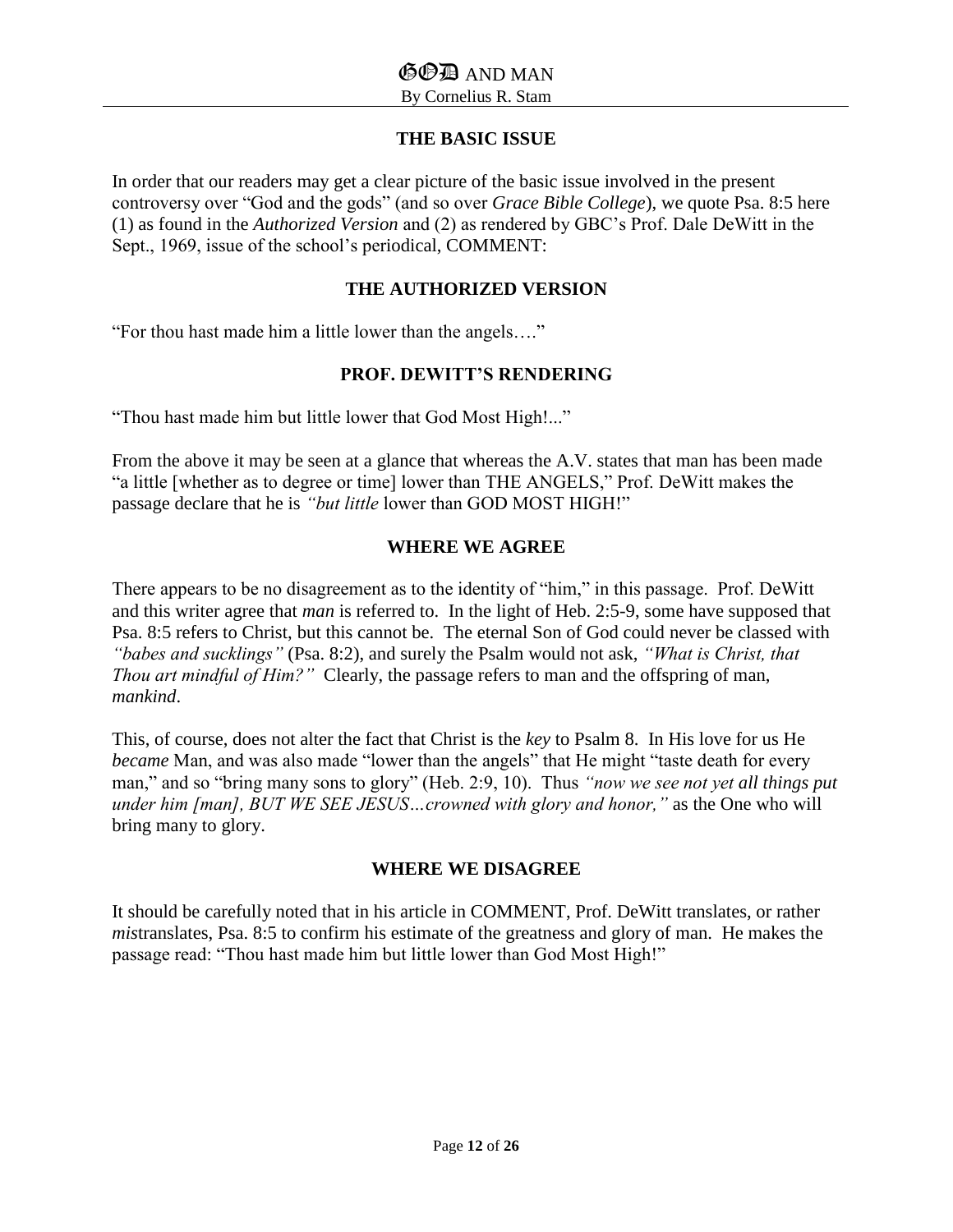It is true that Prof. DeWitt can cite some "authorities" for changing "angels" to "God" in this passage, but where he got his authority for adding the words "Most High," plus an exclamation mark, we have no idea. None of the translations we have here go to this length in translating the word *elohim*. 12

Why do we bring this all up now? Because GBC's position has not changed on this matter—and the professor who wrote the article and the president who published it *are still there*.

Prof. DeWitt used his rendering of Psa. 8:5 to gain support for his view of man's greatness and glory, indeed to prove that "Christian education must, to be true to its name, honor the intellect of man…his reason…his critical powers…his ability to subdue the creation and have dominion over it—so far that he can control the forces of the universe to allow a journey to the moon and return safely."

It may be appropriate to remark here that in 1970 *Someone* chose *not* to "allow a journey to the moon," and that Someone was *God*, not man. Moreover, the anguish and widespread apprehension caused by the experience should go far to convince us humans that we are *not* "but little lower than God Most High!"

Before we deal with the meaning of the word *elohim*, then, let us understand the issue clearly. Prof. DeWitt has altered Psa. 8:5 to make it teach man's near-equality with God.

## **THE MEANING OF ELOHIM**

After we took Prof. DeWitt to task for making Psa. 8:5 teach that man is but little lower than God, there were some who wrote or said to us: "But that's what it says in the original language." So? What does it say in the original language? It says *elohim*, and *elohim* is *not* God's name. It is merely *one* title given to Him to denote majesty, plural majesty. More than 200 times in the Old Testament Scriptures, this title is also given to the false gods of the heathen. The opening definition in *Schaff-Herzogg*, under *elohim*, reads: "The most common designation for God in the Old Testament, applied both to the heathen gods and to the one true God, whose proper name is Jehovah." Sometimes it is also used for *all* angels.

Now we know from Scripture that the heathen did not—and do not—merely worship objects of wood and silver and gold. Behind these objects are evil spirits, the principalities in the heavenlies who, by God's permission, still influence "the course of this world." (See Deut. 32:16, 17; I Cor. 10:20; Eph. 2:2; 6:12.)

 $\overline{\phantom{a}}$ 

<sup>&</sup>lt;sup>12</sup> In a letter dated Feb. 9, 1970, Prof. DeWitt has acknowledged that he merely *added* the words "Most High" because God *is* most high. However, it must be observed that the addition of these words *in the quotation of this passage* makes it *appear* more certain that *God is* referred to. Thus these words were in effect added to substantiate an erroneous translation. DeWitt had no authority to add to the Word of God in this way.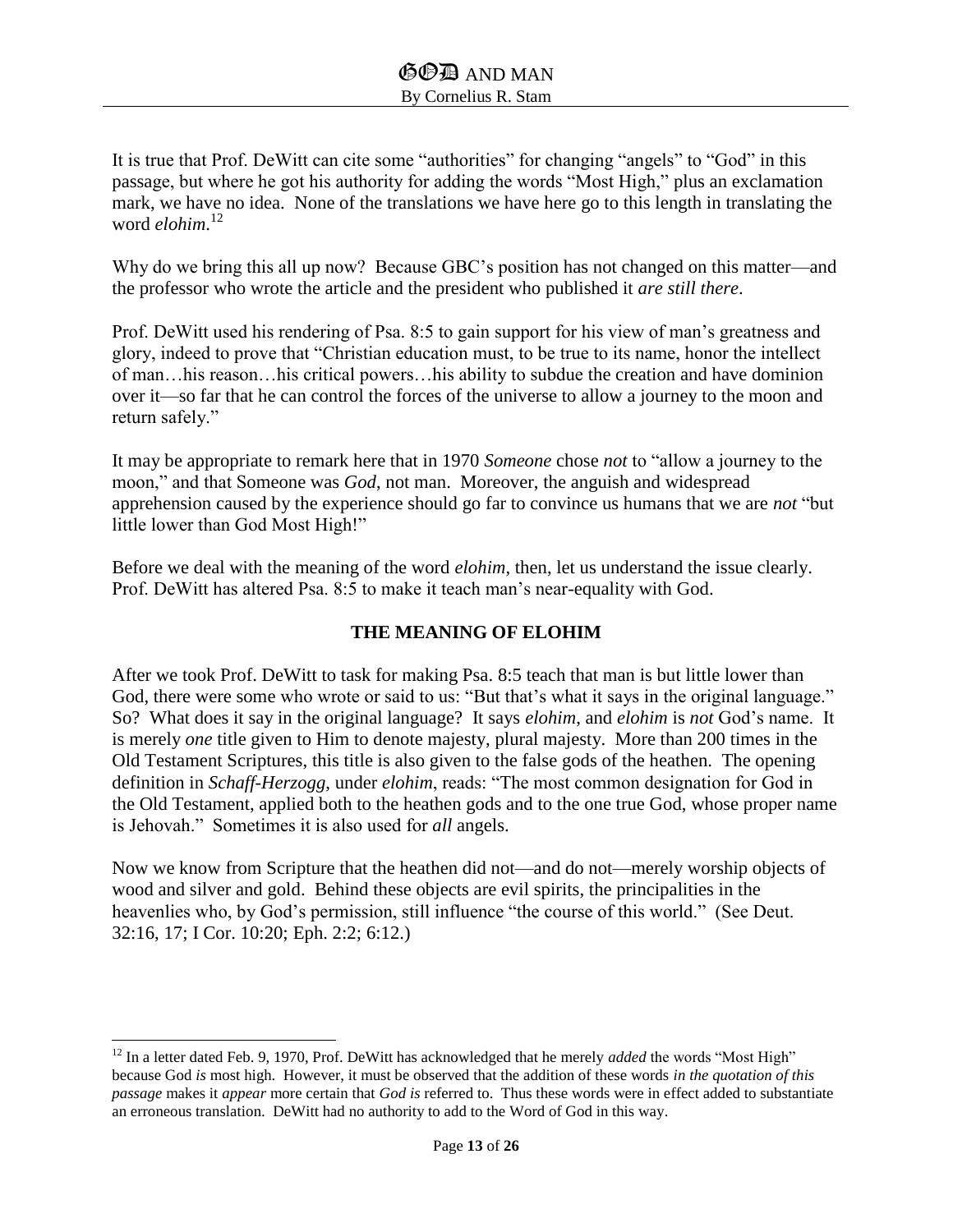Therefore, simply on the basis of common sense, knowing what the Bible as a whole says about God and angels and men, we would have to conclude that the A.V. translators were correct in rendering *elohim* "angels" in Psa. 8:5.

But we have stronger proof than this.

 $\overline{\phantom{a}}$ 

Paul, in Heb. 2:7, did not quote Psa. 8:5 in a casual or incidental way. In the preceding context (Vers. 5, 6) he compares *the angels* with *man*, and it is to confirm his argument that he quotes Psa. 8:4-6, declaring that man has been made "lower than *the angels."* Thus God *inspired* Paul to write "angels," angellous. Does this not prove beyond the shadow of a doubt that the *Authorized* rendering of Psa. 8:5 is correct, and DeWitt's incorrect? Surely Paul would not have used an Old Testament passage which says that man is *but little lower* than *God* to prove that man is lower than *the angels*, for the angels themselves are *far below* God in every way. But he *would* quote Psa. 8:5 as in A. V. to prove that man<sup>13</sup> is "lower than the angels."

It should be observed here that where the *English* rendering of Heb. 2:7 is concerned there can be no question. The use of the word "angels" here has been called a "translation," but it is not a translation; it is taken straight from the Greek *angellos*, angel, and could not possibly be rendered any other way. This is significant, for it means that Paul, who knew Hebrew and the Hebrew Scriptures well, declared that the word *elohim* in Psa. 8:5 refers to *the angels,* and not to God, and indicated this by using a word which can only be rendered "Angels."

Heb. 2:7 is not the only passage where the Apostle Paul indicates that the gods whom the heathen worshipped were (fallen) angels. We have a parallel situation in Psa. 97:7 and Heb. 1:6. In the former passage, God says: *"Worship Him all ye gods,"* and in the latter Paul renders this: *"And let all the angels of God worship Him."* There is still more to prove the validity of the above, which we will discuss later, when we deal with Psa. 82.

#### **ARE WE GROWING CALLOUSED?**

It is a testimony to the condition of the Church that a professor at a *Bible* college can get up and declare that man is "but little lower than God Most High," and almost nobody is shocked. We must confess that this statement made us shudder. Like one correspondent, we trembled as we read.

Why did we tremble? Because we immediately recalled two important passages of Scripture on the subject. We recalled Isaiah 14, where in prophetic prediction God says to Satan:

#### **"How art thou fallen from heaven, O Lucifer, son of the morning! how art thou cut down to the ground, which didst weaken the nations!" (Ver. 12).**

<sup>&</sup>lt;sup>13</sup> Redeemed men, of course, have a heavenly *position* and *prospect* in Christ, but in their present experience even they are for the present "lower than the angels."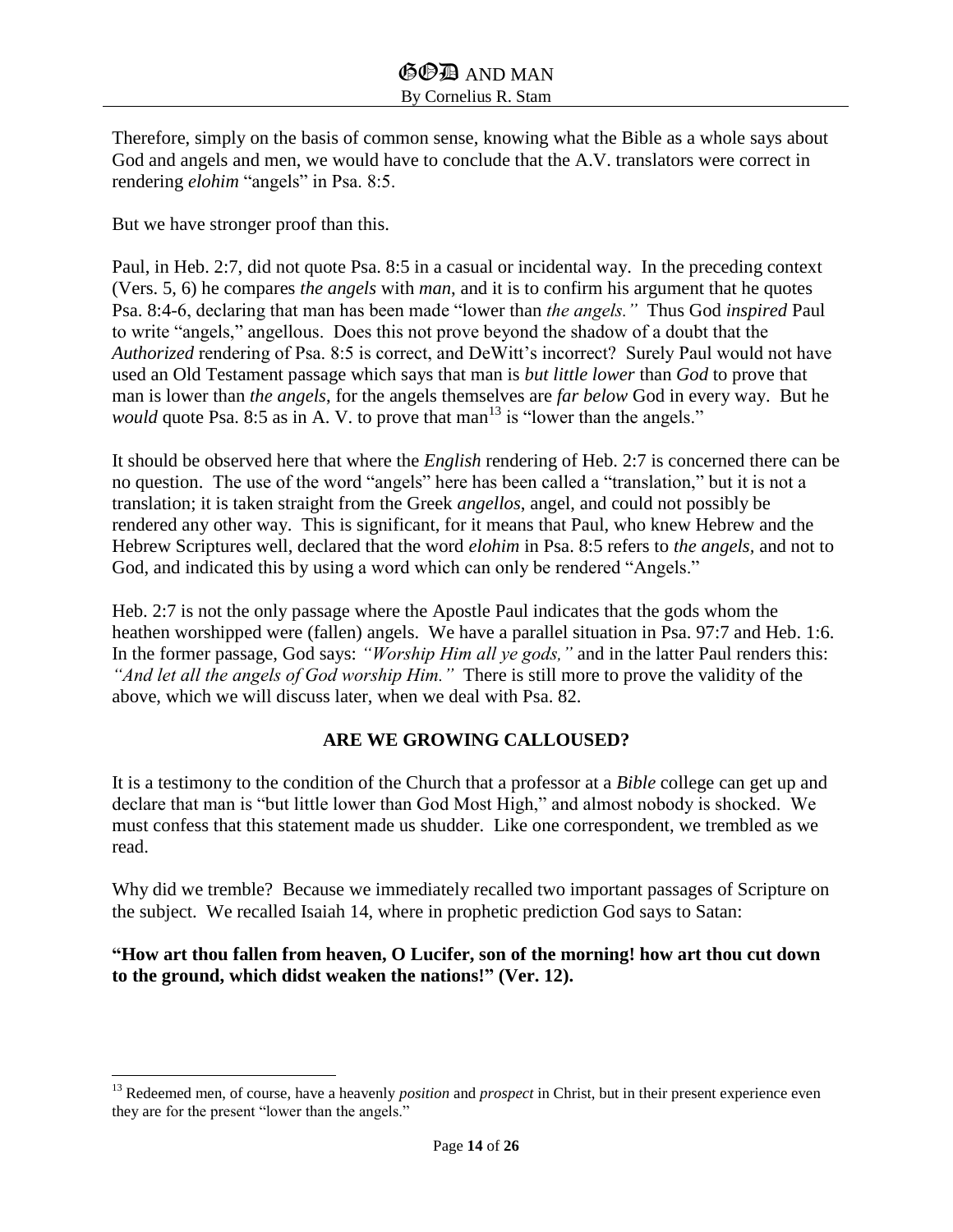We recalled the five "I wills" that had so aroused God's righteous anger:

**"For thou hast said in thine heart, I WILL ascend into heaven. I WILL exalt my throne above the stars of God: I WILL sit also upon the mount of the congregation, in the sides of the north:**

### **"I WILL ascend above the heights of the clouds; I WILL BE LIKE THE MOST HIGH" (Vers. 13, 14).**

And we recalled God's response to Satan's proud ambition to be "like the most High":

## **"YET THOU SHALT BE BROUGHT DOWN TO HELL…." (Ver. 15).**

We also recalled the passage in II Thes. 2, about the *"man of sin,"* the *"son of perdition"*:

## **"Who opposeth and exalteth himself above all that is called God, or that is worshipped; so that he as God sitteth in the temple of God, shewing himself that he is God" (Ver. 4).**

And we recalled what God says about his end:

## **"…whom the Lord shall consume with the spirit of His mouth, and shall destroy with the brightness of His coming" (Ver. 8).**

Does some reader object that Satan aspired to be *"like God,"* and that the man of sin will actually pose in the temple "*as God"?* We reply that this is not a great step from declaring *and arguing* that man is "*but little lower* than God Most High."

This writer cannot bring himself to believe that Prof. DeWitt actually feels himself or his fellowmen to be "but little lower than God Most High." We believe that DeWitt said and wrote this during a period when he was carried away with the "greatness" of man. But—and this is serious—*this is what they have been teaching,* and what *some* are believing, including some GBC students. As incomprehensible as this attitude is to us, we have nevertheless heard from some who, for whatever reasons, have agreed with DeWitt that man is "but little lower than God Most High."

This is why, for the present, we must give their arguments further consideration.

## **IS MAN "KING OF THE EARTH"?**

In discussing the "greatness" and "glory" of man, DeWitt's article states: "Man is, in Eric Sauer's language, 'The King of the Earth,'" and to support this contention he cites Gen. 1:28, where we are told that God instructed Adam and Eve "to subdue the creation and have dominion over it." DeWitt declares that we should honor man's present "ability" to accomplish this.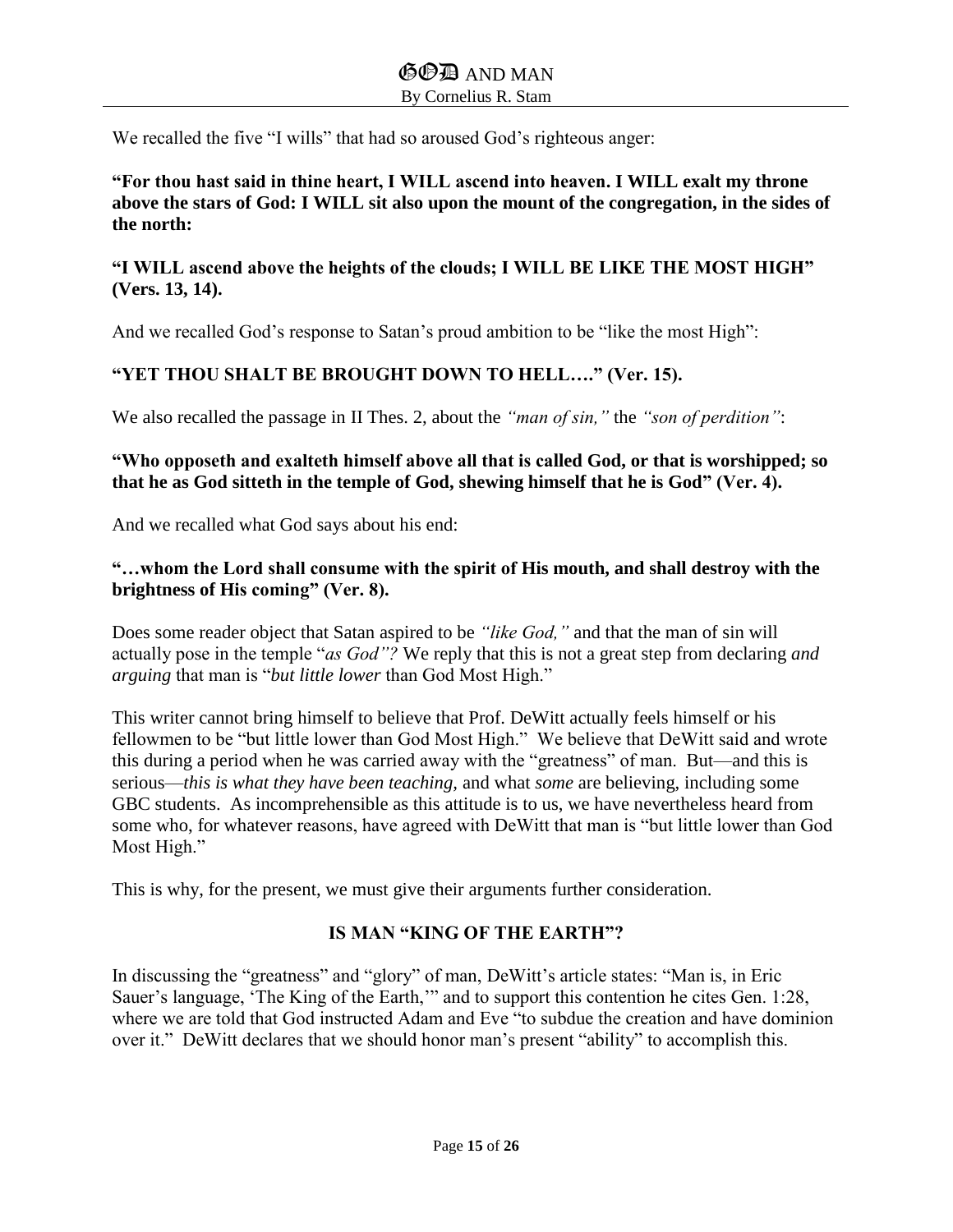To be "King of the earth," or "King on earth," man would not, of course, need to be nearly as great as God. To rule over this small grain of sand in God's vast universe, he would doubtless still be far, far lower than God. But we do not believe that man is even king of earth. The Bible teaches that he is rather the pathetic victim $14$  of a curse which he himself has brought upon this world. True, in his aspirations and endeavors we still see something of "the image and glory of God" in which he was created, but these aspirations and endeavors are almost always perverted, and always end in failure.

The Scripture passage which DeWitt cites to support his statement that man is "King of the Earth," states:

#### **"…Be fruitful, and multiply, and replenish the earth, and subdue it: and have dominion over the fish of the sea, and over the fowl of the air, and over every living thing that moveth upon the earth."**

But these words were spoken *before*, not after, the fall of man. Before the fall sinless man was indeed "King of the earth," but since that time he has been the victim of the curse pronounced upon it—and upon *him*.

Man does not *now* "have dominion over the fish of the sea." The best he can do is to *catch* a few! And as to "the fowl of the air," the birds soar above and ignore him, and if he approaches too close to them they fly *away!* And as to "every living thing that moveth upon the earth,"<sup>15</sup> man's "dominion" over the vast majority of these consists of stalking them stealthily with shotgun or rifle to kill them, or cooping them up in cages in zoos so that those interested may observe them without getting hurt!

True, after the Flood, when God gave man permission to eat meat, He said: *"And the fear of you, and the dread of you shall be upon every beast of the earth…,"* and this fear of man has been upon the animal creation ever since. But is it not also true that the fear and dread of *them* is likewise upon *us*, with the exception of those animals which have been specifically tamed and trained? Only the very few thus tamed and trained can man even call to his side. Rather the hunter must be careful lest that wild animal or serpent sees him first and attacks. Man, king of the animal creation? *Some king!*

And what shall we say of the vegetable creation?

 $\overline{\phantom{a}}$  $14$  Except in the case of redeemed believers.

 $15$  Evidently referring mainly to quadrupeds and reptiles (See Ver. 26).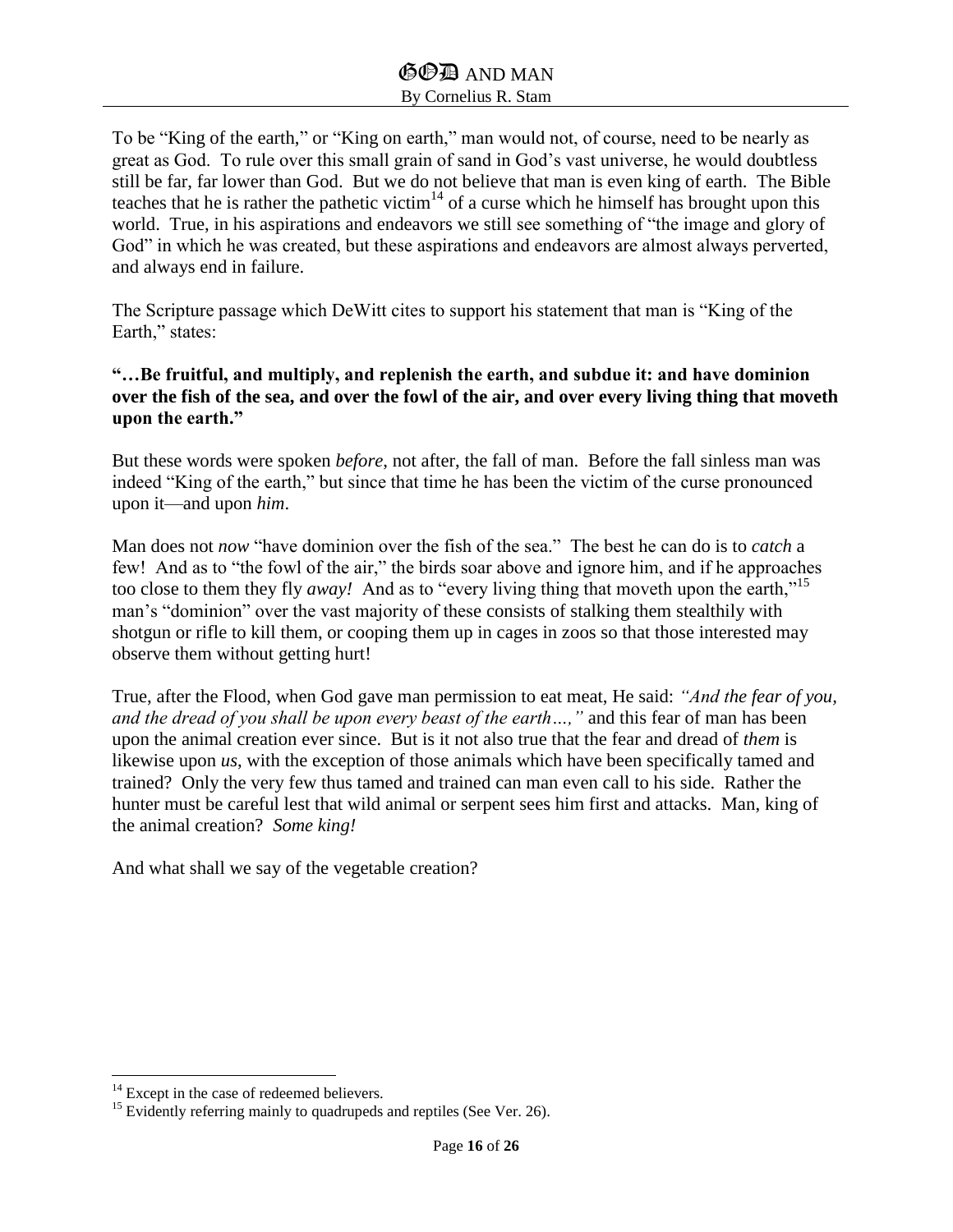Man wages a constant battle to keep even part of the world's vegetation under control. He must fight on relentlessly to keep weeds from choking his crops, insects from infecting them, birds and animals from feeding on them, and the weather from destroying them altogether. In the vast uninhabited areas of the world the vegetation grows wild under the curse, with man unable to do anything about it.<sup>16</sup> Man has never been able to subdue the vegetable creation. King of the earth? *Some king!*

As to the rest of the earth and its atmosphere, how often we have seen man all but helpless sometimes totally helpless—in the face of tornadoes, cyclones, hurricanes, floods, droughts, earthquakes and other natural disasters! Rather than having subdued the elements, he is constantly distraught by their fitful ways. King of the earth? *Some king!*

Man does not even have dominion over *himself.* He keeps forever yielding to those sinful passions and committing those sinful deeds which, in the end, kill him. Only by the grace of God can he find deliverance, and only after acknowledging his own utter helplessness and depravity.

True, some men have gained dominion over large segments of their fellowmen, but this has generally been accomplished by war and bloodshed, and such conquests have always been *temporary* to say the least. Nebuchadnezzar ruled over the great Babylonian empire, but in his pride he was stricken with a mental disorder so severe that *"he was driven from men, and did eat grass as oxen, and his body was wet with the dew of heaven, till his hairs were grown like eagles' feathers, and his nails like birds claws"* (Dan. 4:33). God in His grace finally restored Nebuchadnezzar personally, but it was not long before his kingdom fell to the Medes and Persians. A whole long line of other great world rulers could be listed, whose dominion likewise ended in disgrace: Belshazzar, Julius Caesar, Alexander the Great, Napoleon Bonaparte—and in later years: Stalin, Mussolini, Hitler and others. Indeed, the rise and fall of empires have but represented the rise and fall of their ruler—all ending in failure. Man, king of the earth? *Some King!*

#### **WHO IS KING OF THE EARTH?**

But who *is* king of the earth? Who, under God, controls it?

 $\overline{\phantom{a}}$ 

The answer to this question is not hard to find as we search the Scriptures with open heart and mind.

 $16$  It is an interesting fact that, at least from distances, even this cursed earth is more beautiful when man leaves it alone! Fallen man corrupts everything he touches.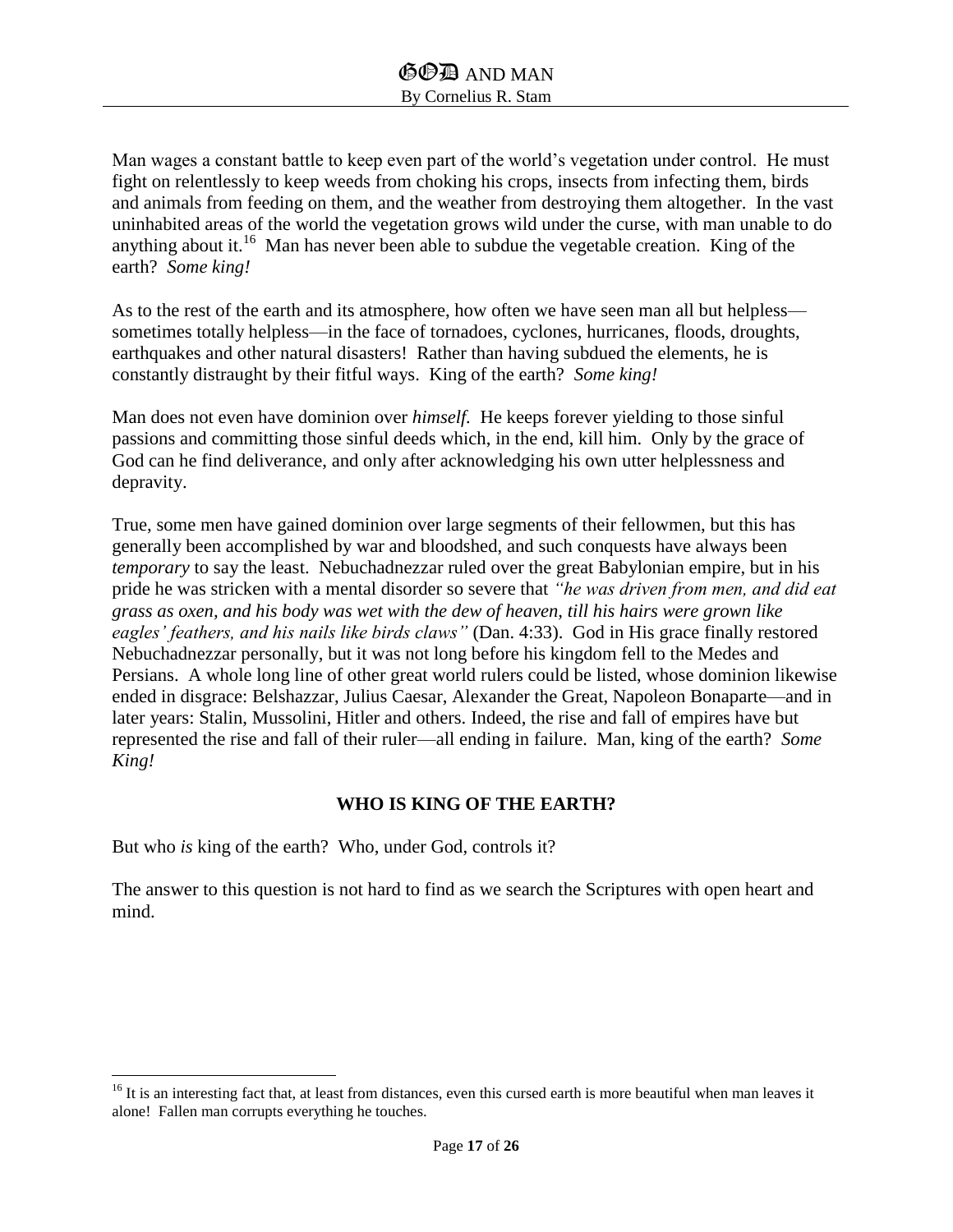From Dan. 4:17 and many other passages of Scripture it is evident that "God Most High" *overrules* (though He does not *rule directly*) in all that transpires here on earth. Moreover, He does this, for the present at least, in the Person of His Son, the Lord Jesus Christ. Of Him we read in Eph. 1:20-22:

#### **"[God] set Him at His own right hand in the heavenly places,**

#### **"FAR ABOVE all principality, and power, and might, and dominion….**

#### **"And hath put all things under his feet…."**

And in Col. 2:10 our Lord is called:

#### **"…the head of all principality and power."**

As we have said, however, our Lord does not yet rule *directly*. In the sovereign wisdom of God, this prerogative has for the present time been left in the hands of Satan, to whom man abdicated in the Garden of Eden. This explains the malice, the intrigue, the confusion that now prevails on earth, and gives the Christian believer assurance that this condition is only temporary.

But Satan *is* this world's ruler now, controlling "the course of this world," behind the scenes (Eph. 2:2). In Luke 4:6, 7 we find Satan showing our Lord "all the kingdoms of the world," and challenging Him:

## **"All this power will I give thee, and the glory of them: for that is delivered unto me; and to whomsoever I will I give it.**

#### **"If Thou therefore wilt worship me, all shall be Thine."**

The Lord did not, of course, bow before Satan, but neither did He contradict Satan's claim that the rulership of the world had been committed to him.

Thrice, while on earth, our Lord called Satan "the prince [Lit., ruler] of this world" (John 12:31; 14:30; 16:11), to be "cast out" at Calvary only in the sense that he would there be stripped of his *rights*. (See Col. 2:15).

We know that in early Acts the Apostle Peter offered the return of the risen Christ and His reign (2:29, 30; 3:19-21), but this offer was refused. The world, represented by Israel, followed Satan, the deceiver, rather than Christ, and Satan remained for the present, *"the prince of this world,"* indeed, *"the prince of the power [authority, government] of the air, the spirit that now worketh in the children of disobedience"* (Eph. 2:2).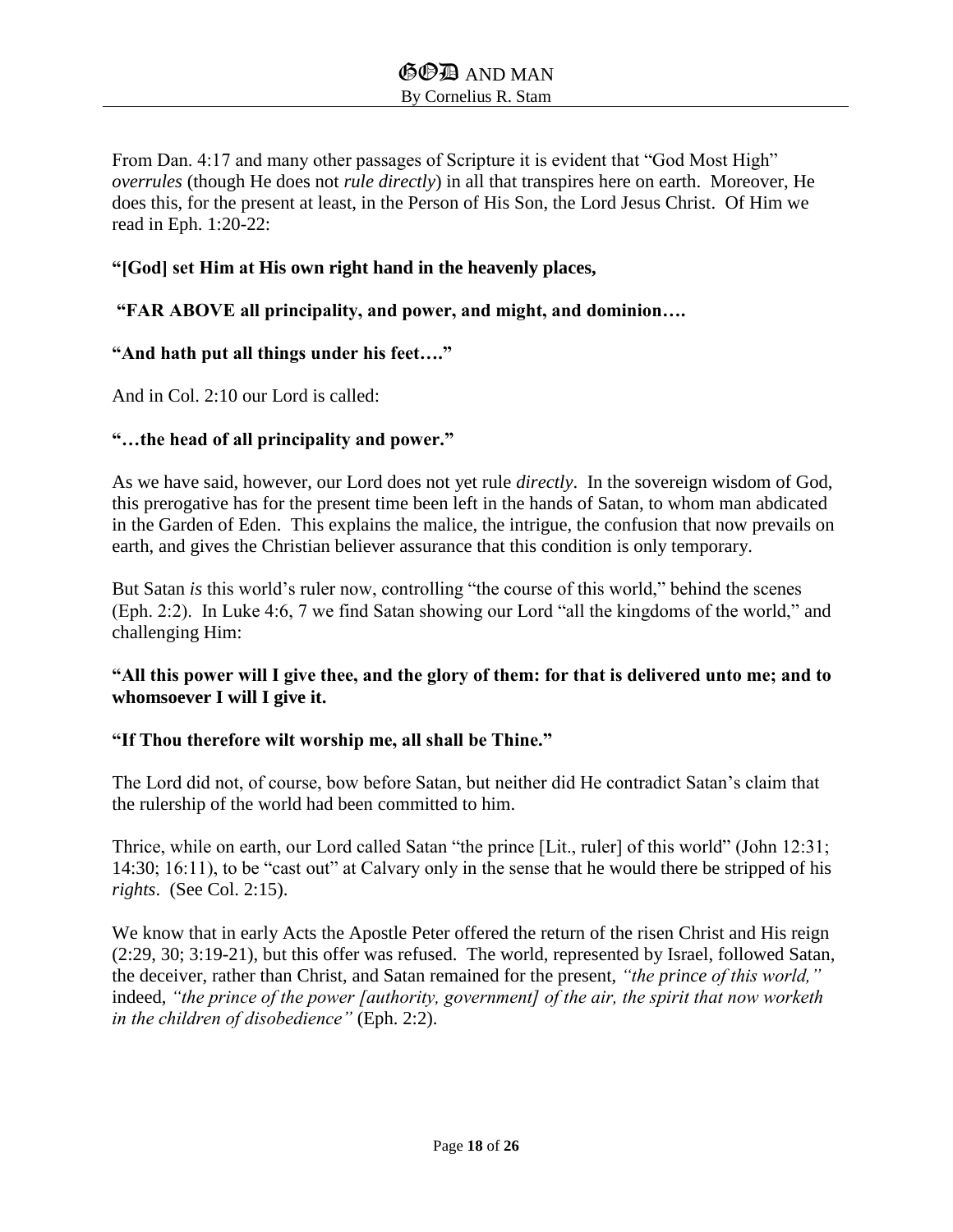We must not forget, however, that Satan is *a usurper,* allowed by God to rule temporarily only because unregenerate man worships him and eagerly follows his ways. He, the deceiver, the usurper, is *"the god of this age"* (II Cor. 4:4), *"blinding the minds of them that believe not."* Therefore we, believers in Christ, are instructed to *"stand against"* him and *"the rulers of the darkness of this age"* (Eph. 6:11, 12), as faithful ambassadors and soldiers of the rightful King.

#### **WILL MAN EVER BE KING OF THE EARTH?**

Yes, but "not yet."

In Hebrews 2:5 the Apostle Paul distinctly declares:

#### **"For unto the angels hath He not put in subjection the world to come, whereof we speak."**

Does this not indicate that the *subject* of Psalm 8 is *man*, though indeed the *secret* of the Psalm, the *key* to its fulfillment, is *Christ*.

As David acknowledges the infinity glory of God, he is further inspired to declare in Verse 2 that God has "ordained strength" (i.e., authority) *"out of the mouths of babes and sucklings"* (i.e., those who know nothing about government). Why should He choose these for so high a place of authority? The answer is found in the same verse: *"because of Thine enemies, that Thou mightest still the enemy and the avenger."*

But who are these "babes and sucklings" whom God will place in authority to silence Satan and his hosts? "Surely," exclaims the Psalmist, "You are not considering *man!"*

#### **"When I consider Thy heavens, the work of Thy fingers, the moon and the stars, which Thou hast ordained;**

**"What is man, that Thou art mindful of him? and the son of man that Thou visitest [Gr., to look over, to consider] him? (Psa. 8:3, 4).**

Ah, but the next verses make it crystal clear that God *does* have a race of *men* in His plan for just this honor:

**"For Thou hast made him a little lower than the angels, and hast crowned him with glory and honour.**

**"Thou madest him to have dominion over the works of Thy hands; Thou hast put all things under his feet" (Vers. 5, 6).**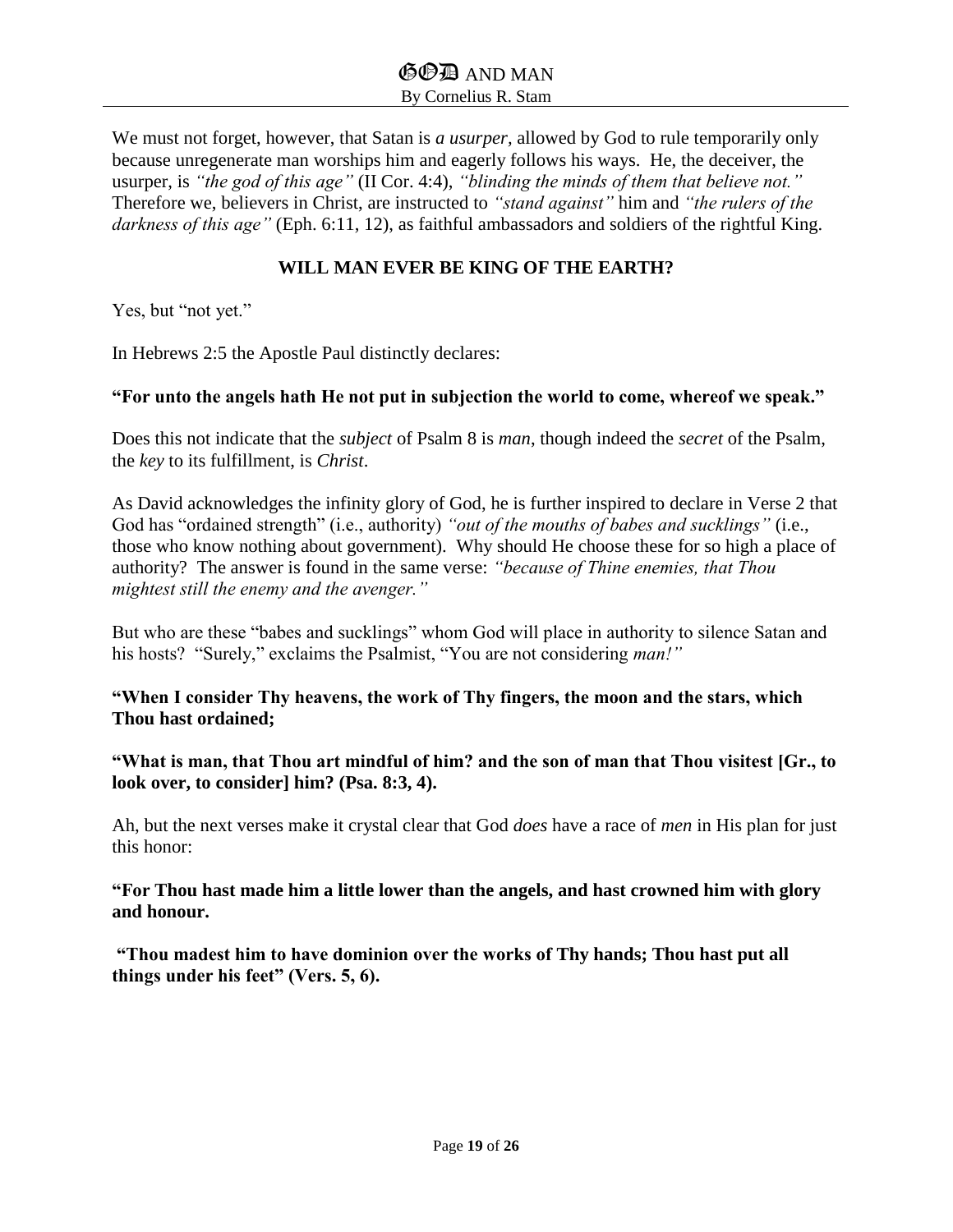## **FOR A LITTLE WHILE LOWER THAN THE ANGELS**

Prof. DeWitt has made the phrase "a little lower than God Most High!" We have already demonstrated from Scripture the fallacy of this rendering. The Scriptures would not and *do not* say that man is "but little lower than God."

But DeWitt failed to take note of a much-discussed fact regarding the word "little" [Heb. *m'ghat*]. Our friend Robert L. Farrier, Sr., has sent us a considerable list of Scripture passages where this word could only mean *"little while."* In fact, in four cases *m'ghat*, standing by itself, is rendered *"little while"* in the A. V.

In the case of Psalm 8:5 the weight of evidence certainly favors this rendering. In the light of the immediate context it would appear that this verse refers to man, not at his creation, but in his present condition. Certainly DeWitt concurs in this, for he has declared that man *is* "but little lower than God Most High," and that we should recognize his glory.

But is man only "a *little* lower than the *angels*"? No, he is *far* below even them. Again and again in Scripture we see human beings, even men of God, falling prostrate before angels.<sup>17</sup> Thus it becomes evident that the word *m'ghat*, in Psa. 8:5, does not refer to *distance* but to *time:* "Thou has made him for a little," or "for a little while, lower than the angels."

To this writer, to say that man is "but little lower than God Most High," is preposterous, not to say blasphemous. But to say that man has been made "for a little while lower than the angels," makes sense and agrees with both the immediate context and with the scriptures as a whole.

## **SHALL WE "LEAVE THE OUTCOME WITH THE LORD"?**

GBC, its board of directors, the members of its faculty, many of its students, and most of those somehow related to the school would doubtless like us to "leave this matter with the Lord." Many wish that we would only "hush up." But would this be right and honoring to God? Or would it be the course of unbelief and irresponsibility?

Think this through: When we preach the gospel we do not merely deliver one message and then "leave the outcome with the Lord." We know that it takes time before some are convicted. They must often be told again and again, and in various ways, what the eternal issues are, before they are sufficiently convicted by the Holy Spirit to turn to Christ. It is no different where departure from the truth is concerned. Many sincere believers need to be warned clearly and repeatedly lest they follow erring leaders down wrong paths and thus forfeit for themselves the blessing of God. When the Asian believers were in peril from false teachers, the Apostle Paul did not merely warn them once and then "leave the outcome with the Lord." Rather, reminding the Ephesian elders of false teachings that would invade the flock, he said:

 $\overline{\phantom{a}}$  $17$  This being so, how grievous a departure from God's Word to declare that man is "but little lower than God Most High!"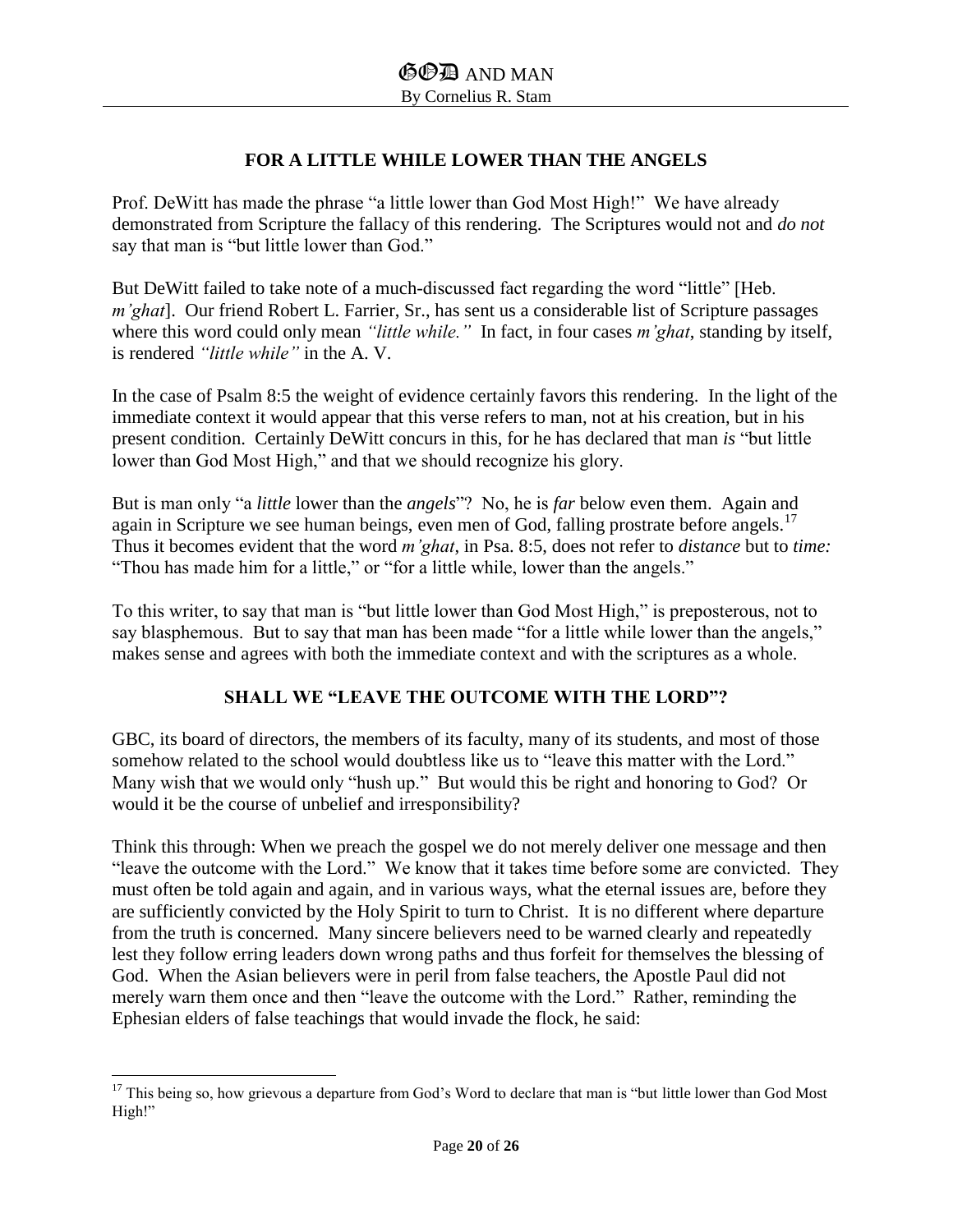## **"Therefore watch, and remember, that BY THE SPACE OF THREE YEARS I CEASED NOT TO WARN EVERY ONE NIGHT AND DAY WITH TEARS" (Acts 20:31).**

## **MAN'S ONE HOPE—CHRIST**

How, then, will man attain to the rulership of this world? Hebrews 2 explains—so beautifully as it presents Christ as the whole, satisfying answer to the problem of man's present subjection to Satan. Hear the Apostle's Spirit—inspired words:

#### **"For unto the angels hath he not put in subjection the world to come, whereof we speak" (Ver. 5).**

But who are the "we"? Is not the Apostle addressing *Hebrew* believers? Yes, but he addresses them now as "partakers of the *heavenly* calling," and urges them throughout to appropriate the heavenly position and the spiritual blessings (the better things) that are now theirs in Christ.

True, those associated with the kingdom gospel will reign with Christ on earth, but members of Christ's Body will reign with Him *over* the earth, much as the heavenly principalities and powers do now. (See I Cor. 6:2; II Tim. 2:12; 4:18).

For the present, while God's King remains a royal Exile, the earthly establishment of the kingdom is held in abeyance. The kingdom is now vested in the Person of Christ, its exiled, though rightful Ruler. Meanwhile we, the members of the Body, are "*translated into* the kingdom of His [God's] dear Son" (Col. 1:13) and represent Him here on earth as *ambassadors* on enemy territory. But when Christ "appears," "*then shall we also appear with Him in glory"* (Col. 3:4), and those who have "suffered" for Him shall "reign with Him" (II Tim. 2:12).

Very clearly, this last has not yet taken place, though some may exalt man and call him "The King of the Earth," "but little lower than God Most High!"

But let us continue with God's Word on the subject in Heb. 2:5-8:

**"For unto the angels hath He not put in subjection the world to come, whereof we speak.**

**"But one in a certain place testified, saying, What is man, that Thou art mindful of him? or the son of man, that Thou visitest him?**

**"Thou madest him a little [while] lower than the angels; Thou crownedst him with glory and honour, and didst set him over the works of Thy hands:** 

**"Thou hast put all things in subjection under his feet. For in that He put all in subjection under him, He left nothing that is not put under him. BUT NOW WE SEE NOT YET ALL THINGS PUT UNDER HIM."**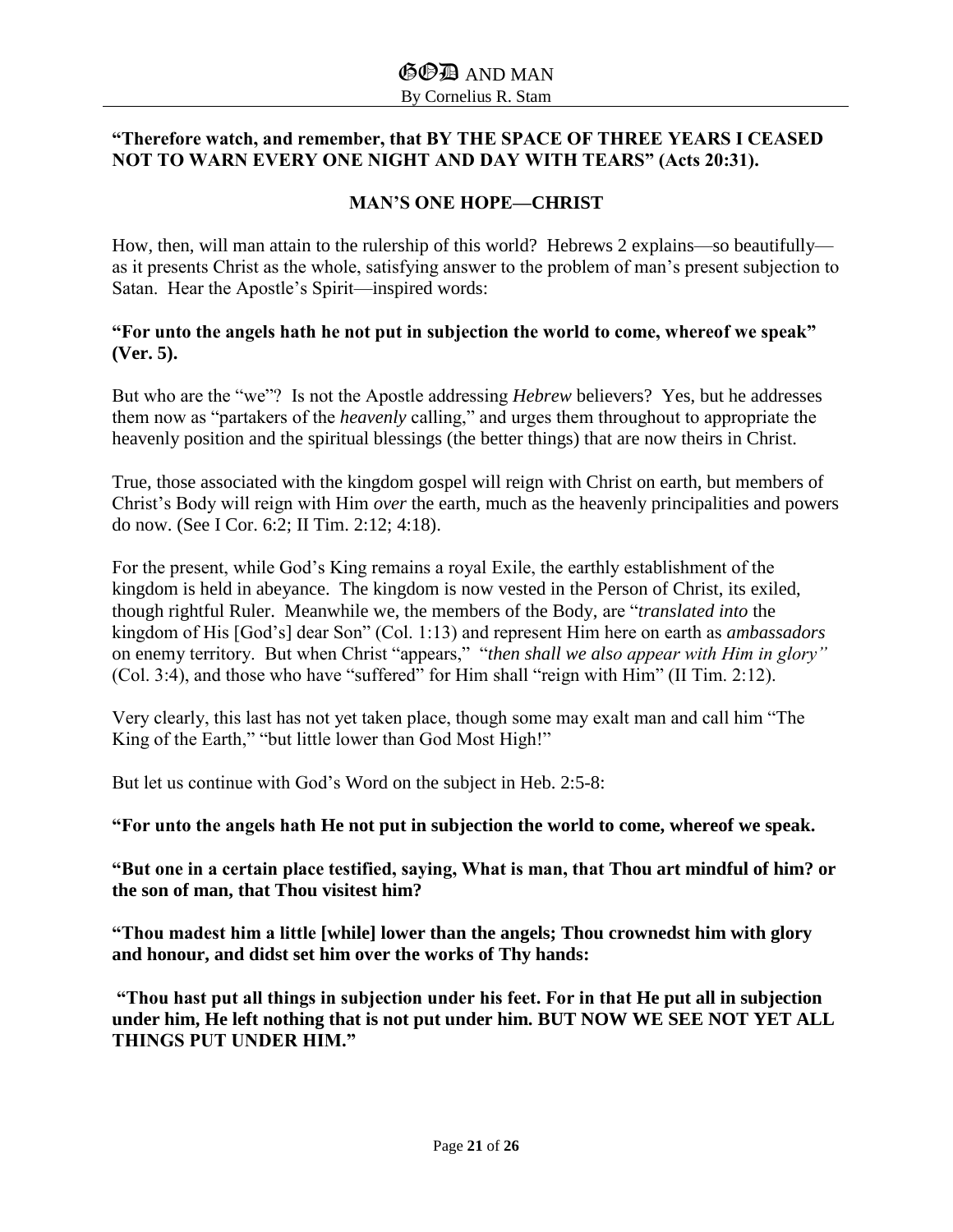How true! God's plan to govern this world (if not all creation) by man is clear, "but *now* we see not yet all things put under him." Instead we see the world filled with strife and misery and woe, with prisons and hospitals and mental institutions. Man is *now* anything *but* king. Ah, but go on:

### **"BUT WE SEE JESUS…" (Ver. 9)**

Where and how do we see Him? We see Him in heaven, *"crowned with glory and honor,"* and more: We see Him thus crowned that He might now be recognized as the One who went to Calvary *"that He by grace of God should taste death for every man."* He became man, Himself *"made a little [while] lower than the angels for the suffering of death,"* that, as *"the captain of their salvation"* He might *"bring many sons to glory"* (Vers. 9, 10).

How Wonderful! And how much more satisfying than to view man in his present wretched state as "King of the Earth," "but little lower than God Most High!"

#### **PSALM EIGHTY-TWO**

We must delay no longer to fulfill our promise to deal with Psalm 82.

To whom does the Psalmist refer when he says: "I have said, Ye are gods"? So that we may answer this question clearly we quote here the entire eighty-second Psalm. *Please read it thoughtfully*.

**"God standeth in the congregation of the mighty; He judgeth among the gods.** 

**"How long will ye judge unjustly, and accept the persons of the wicked? Selah.**

**"Defend the poor and fatherless: do justice to the afflicted and needy.** 

**"Deliver the poor and needy: rid them out of the hand of the wicked.**

**"They know not, neither will they understand; they walk on in darkness: all the foundations of the earth are out of course.** 

**"I have said, Ye are gods; and all of you are children of the most High.**

**"But ye shall die like men, and fall like one of the<sup>18</sup> princes.**

**"Arise, O God, judge the earth: for Thou shalt inherit all nations."**

 $\overline{\phantom{a}}$ 

<sup>18</sup> I.e., *their.*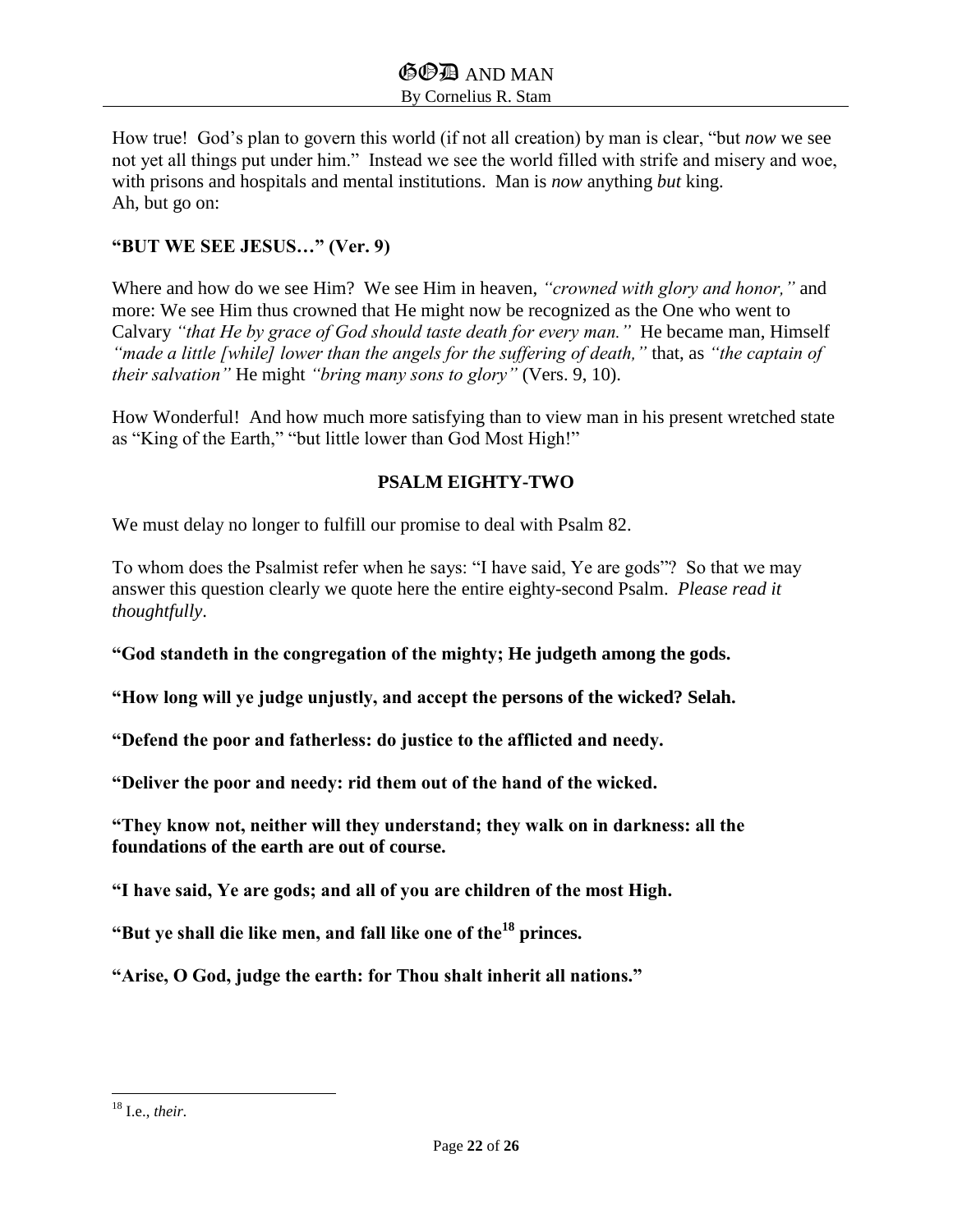Our Lord divided the angelic hosts into *two* categories: the *"holy angels,"* and *"the devil and his angels"* (Matt. 25:31, 41). Over these God has placed *two* princes, *Michael and Satan*. This is clear from Rev. 12:7, where we read of *"Michael and his angels"* and *"the dragon and his angels,"* the "dragon" referring to *"that old serpent, called the devil and Satan"* (Ver. 9).

Somewhat like the political arrangement here in the United States, not only does each of these two parties have its own head, *but* one of the two has been appointed head over *all* the angelic hosts, just as either a Democrat or a Republican becomes president over *all* Americans at each presidential election, except that the angelic rulers have been appointed by God rather than elected. Indeed, Satan as the "Son of the Morning" was appointed the chief angelic prince, even before he drew away followers in his rebellion.

That Satan, after his fall, still retained his position as head over all the angels, including even Michael the Archangel, is clear from Jude 9, where we are told that a dispute over Moses' body, Michael did not dare to bring against him "a railing accusation" but, with due respect for Godgiven authority, said: *"The Lord rebuke thee."* 

That the angelic hosts were appointed by God to rule, behind the scenes, over the kingdoms of this world, is evident from the fact that our Lord thrice called Satan "the prince of this world" (John 12:31; 14:30; 16:11). Thus when the devil boasted to Christ that "all the kingdoms of the world" had been "delivered" to him, the Lord did *not* dispute his claim (Luke 4:5, 6). It is only as we too recognize the legitimacy of this claim that we can understand Michael's deference to Satan in the dispute about Moses' body.

In Chapter 10 of Daniel's prophecy we learn something of these unseen rulers who have so long influenced the governments of this world. Evidently a "cold war" is being waged between them as between Michael and Satan in the case referred to above. The "prince of the kingdom of Persia" withstands Gabriel, and Michael, Israel's prince, comes to Gabriel's aid (Dan. 10:12, 13). Before it is over "the prince of Grecia" gets into the fray (Ver. 20). Ezek. 28:12-19 refers also to "the king of Tyrus," but of all these angelic princes Gabriel and Michael alone are faithful to God (Dan. 10:21).

At Calvary Satan, "the prince of this world," was "judged" and "cast out" as far as his *rights* were concerned (John 12:31; 16:11), and our Lord was raised from the dead and exalted *"far above all"* (Eph. 1:20-22).

Col. 2:15 sheds wonderful light on this. The cross was Satan's masterpiece of iniquity, yet by it he stripped *himself and his hosts* of all right to further occupy their heavenly position. If the resurrection of our Lord was a shocking set-back to Satan and his plans, think how appalling to him must have been Paul's glorious message, proclaiming the cross as the very secret of God's "eternal purpose!" Thus in the devil's long history of deception, the greatest, grimmest joke of all was that which he played upon himself when he deceived himself into supposing that the crucifixion of Christ would spell our Lord's defeat. Actually it spelled *his own* defeat and our Lord's glorious victory, for as Col. 2:15 declares with regard to our Lord's contest with the host of evil: *"He made a show of them openly, triumphing over them IN IT!"*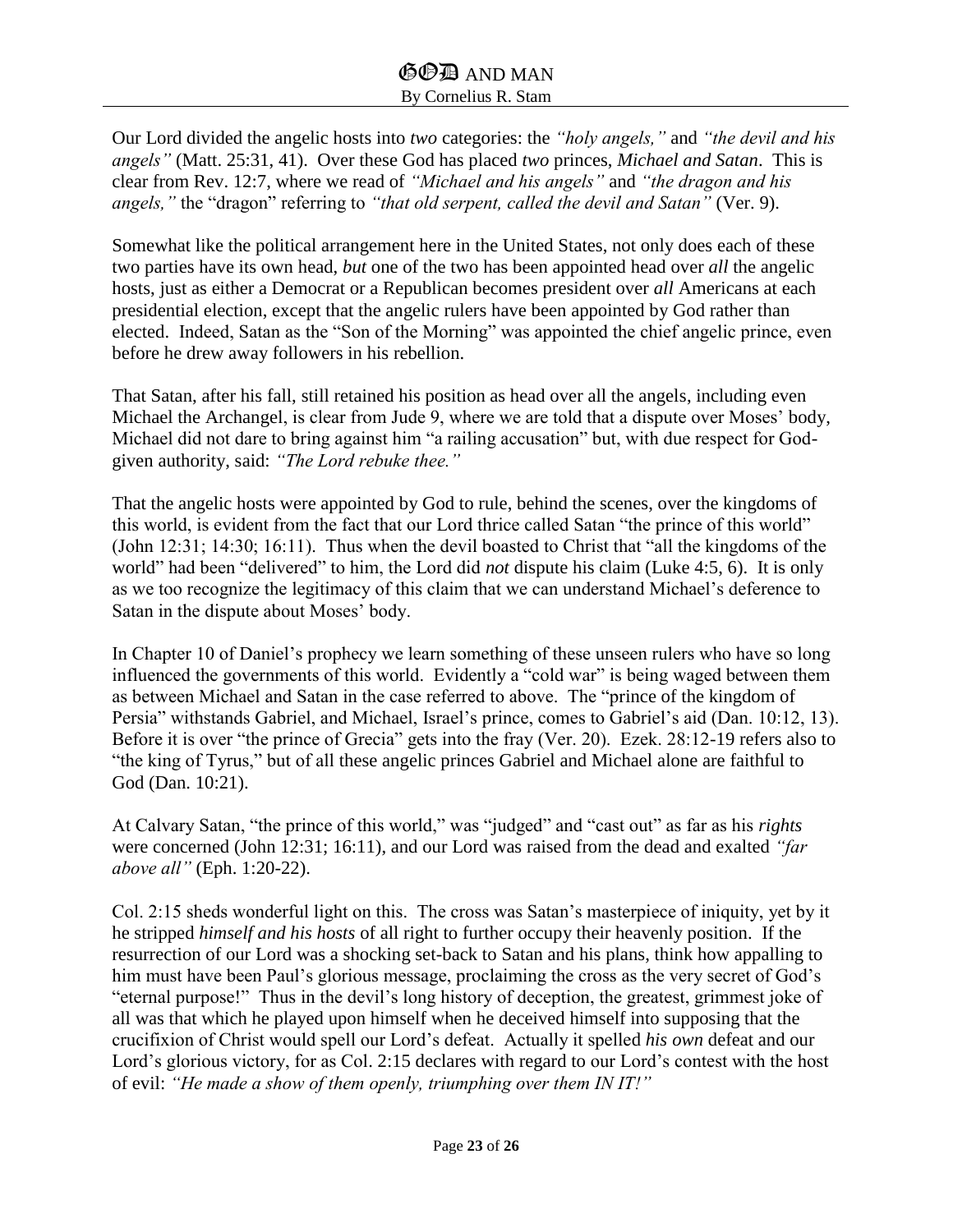Yet in the providence of God, Satan and his hosts are, for the present, permitted to retain their exalted position. They still, by His sufferance, exert their influence over the governments of this world because Satan is "the god of this age" and "hath blinded the minds of them that believe not" (II Cor. 4:4).

In this capacity Satan and his angels also seek to confuse and divide the members of Christ's Body, whose rightful position is now "in the heavenlies in Christ" (Eph. 1:3; 2:4-6). They seek to distract them from prayer and the Word and godly living; to make them "dull of hearing" and "slow of heart to believe," so that they will not respond as God calls them "upward" to their blood-bought place at His right hand.

We believers are therefore challenged to "take the whole armor of God," including "the Sword of the Spirit, which is the Word of God," and to wage war against this usurper and his wicked hosts so as to *occupy* our rightful position and *appropriate* its blessings experientially. (See Eph. 6:10- 20).

Alas, too few believers are sufficiently aware of Satan's objective to enter into conflict with him. As he is "transformed into an angel of light" they fail to recognize him. "Ignorant of his devices" and his "wiles," they readily "depart from the faith, giving heed to seducing spirits and doctrines of demons" (See II Cor. 11:14; 2:11; Eph. 6:11; I Tim. 4:1). The Spirit has *"spoken expressly"* that this *would* take place, yet when it strikes their own institutions and affects their relationships they are too spiritually insensitive to recognize it.

## **BACK TO PSALM EIGHTY-TWO**

In the light of all this evidence from Scripture, we believe that the "gods" *(elohim)* of Psa. 82:6, like the *elohim* of Psa. 8:5, are angels. Why insist that the Psalm refers to the judges of Israel, as some have done?

**"I have said, Ye are gods; and all of you are children of the most High.**

## **"BUT YE SHALL DIE LIKE MEN, and fall like one of the [i.e., their] princes" (Psa. 82:6, 7).**

Why would God say: "Ye shall die like men" if they *were* men? Evidently the persons addressed are fallen angels who shall die *like men*.

This is not the only place in Scripture where we have God judging "among the gods," the [created] children of the most High."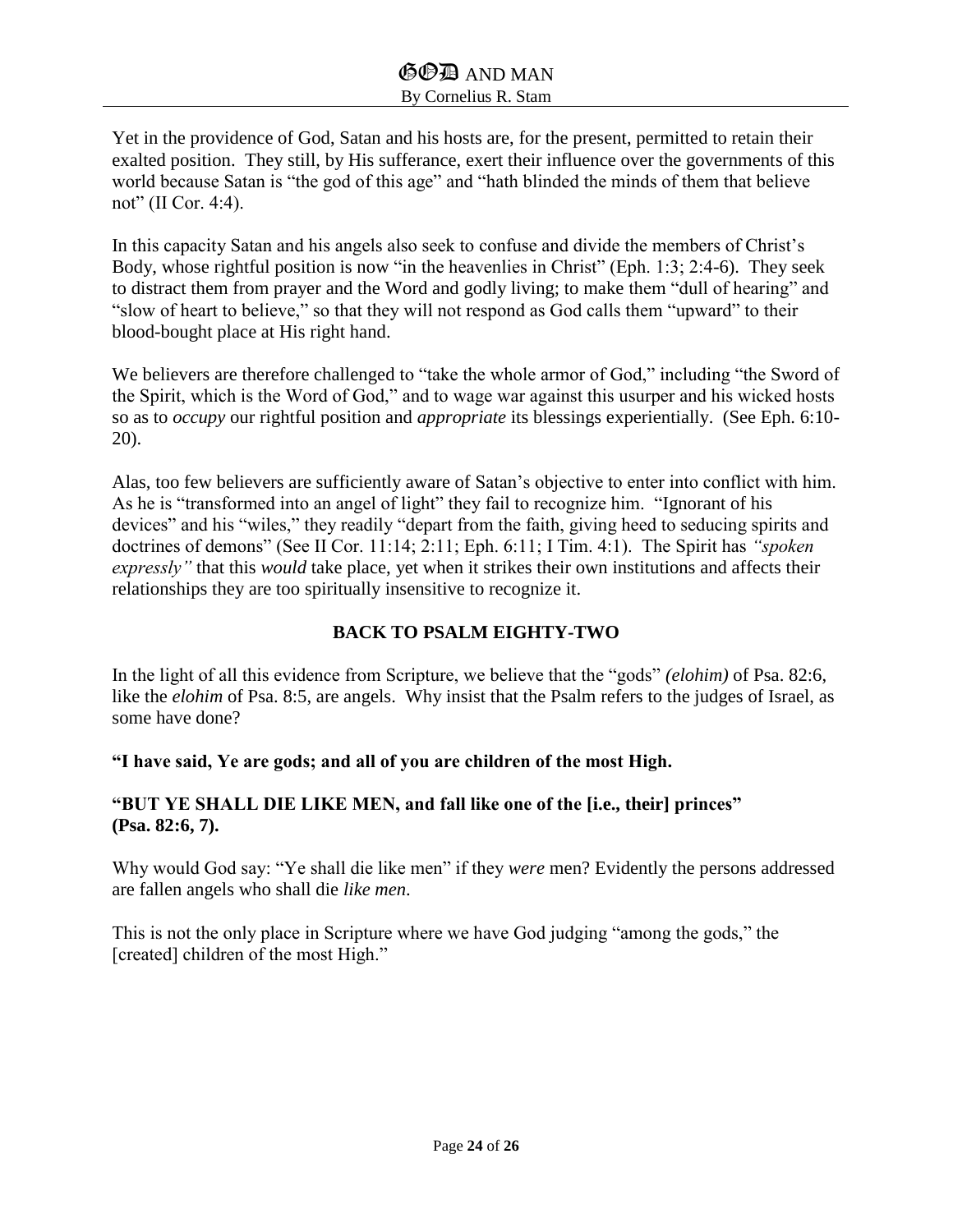In Job 1:6-8 we are told that *"the sons of God came to present themselves before the Lord, and Satan came also among them."* And even the subject involved here is basically the same as in Psa. 82: Satan's interest in men on earth.<sup>19</sup>

Again, in connection with the fall of Ahab, the prophet Micaiah said:

#### **"I saw the Lord sitting on his throne, and all the host of heaven standing by Him on His right hand and on His left" (I Kings 22:19).**

And it is most important to note that one member of these heavenly hosts proposed: *"I will be a lying spirit in the mouth of all his* [*Ahab's*] *prophets," and* that God bade him go and do this (Ver. 22).

Further, in I Chron. 21:1, we read that *"Satan stood up against Israel, and provoked David to number Israel,"* influencing even this godly king to the detriment of the nation.

Thus it is not strange that in Psa. 82 we find God *"judging among the gods"* and reproving them for the corruption in their government over the world. That this government is invisible and unrecognized by men is seen in Ver. 5, where the Psalmist says:

#### **"They know not, neither will they understand; they walk on in darkness: all the foundations of the earth are out of course."**

But soon enough the issue will be resolved. The hosts of darkness will be cast down from their high position. Rev. 12:7-9 describes the scene:

#### **"And there was war in heaven: Michael and his angels fought against the dragon; and the dragon fought and his angels,**

**"And prevailed not; neither was their place found any more in heaven.**

 $\overline{\phantom{a}}$ 

**"And the great dragon was cast out, that old serpent, called the Devil, and Satan, which deceiveth the whole world: he was cast out into the earth, and his angels were cast out with him."**

This is, of course, what will bring about the horrors of the "great tribulation" (Matt. 24:21; cf. Dan. 12:1) toward which the world is even now headed. Angered at losing the power he has so fearfully abused, and *"knowing that he hath but a short time,"* the adversary will vent his *"great wrath"* upon those he has himself deceived.

<sup>19</sup> In this scene Satan accuses Job of serving God for gain, and in Rev. 12:10 he is called *"the accuser of the brethren…which accused them before our God day and night."* From all the Scriptures involved it appears evident that Satan uses the intelligence gathered by his subordinates to accuse the saints before God.